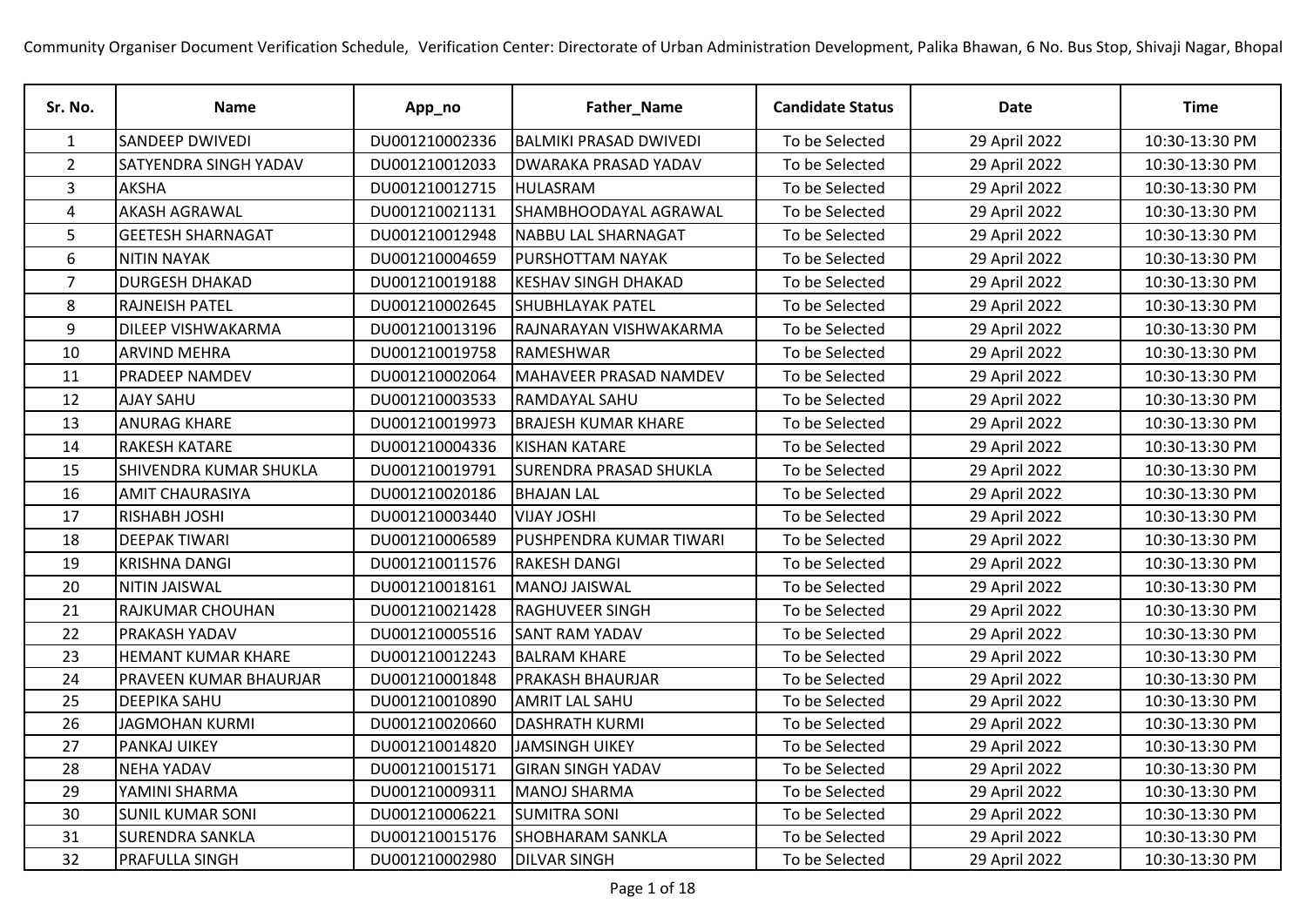| Sr. No. | <b>Name</b>                | App_no         | Father_Name                    | <b>Candidate Status</b> | <b>Date</b>   | <b>Time</b>    |
|---------|----------------------------|----------------|--------------------------------|-------------------------|---------------|----------------|
| 33      | <b>KOSHALESH SHARMA</b>    | DU001210002791 | <b>VIRENDRA SHARMA</b>         | To be Selected          | 29 April 2022 | 10:30-13:30 PM |
| 34      | <b>MAMTA BAMHURE</b>       | DU001210005174 | <b>DHARAMPAL BAMHURE</b>       | To be Selected          | 29 April 2022 | 10:30-13:30 PM |
| 35      | <b>ABHISHEK KHARE</b>      | DU001210012564 | NARENDRA KUMAR KHARE           | To be Selected          | 29 April 2022 | 10:30-13:30 PM |
| 36      | PRADEEP KUMAR MANJHI       | DU001210020754 | <b>CHANDRA SHEKHAR MANJHI</b>  | To be Selected          | 29 April 2022 | 10:30-13:30 PM |
| 37      | <b>ATUL TIWARI</b>         | DU001210018000 | <b>PARASHRAM TIWARI</b>        | To be Selected          | 29 April 2022 | 10:30-13:30 PM |
| 38      | <b>DURGA PRASAD SAHU</b>   | DU001210023225 | MOHAN LAL SAHU                 | To be Selected          | 29 April 2022 | 10:30-13:30 PM |
| 39      | <b>KALPANA MISHRA</b>      | DU001210009711 | <b>DAYASHANKAR MISHRA</b>      | To be Selected          | 29 April 2022 | 10:30-13:30 PM |
| 40      | <b>PRAKASH RATHORE</b>     | DU001210016953 | <b>DEV NARAYAN</b>             | To be Selected          | 29 April 2022 | 10:30-13:30 PM |
| 41      | <b>AMIR KHAN</b>           | DU001210019097 | SALEEM                         | To be Selected          | 29 April 2022 | 10:30-13:30 PM |
| 42      | <b>SANJAY KUMAR TIWARI</b> | DU001210003155 | <b>RAM PADARATH TIWARI</b>     | To be Selected          | 29 April 2022 | 10:30-13:30 PM |
| 43      | <b>HARIOM GURJAR</b>       | DU001210007673 | <b>RAMKISHAN GURJAR</b>        | To be Selected          | 29 April 2022 | 10:30-13:30 PM |
| 44      | <b>RAJESH KUMAR DANGI</b>  | DU001210016756 | <b>KANHAIYALAL DANGI</b>       | To be Selected          | 29 April 2022 | 10:30-13:30 PM |
| 45      | <b>ASHWIN FARKASE</b>      | DU001210011274 | <b>RAMESH FARKASE</b>          | To be Selected          | 29 April 2022 | 10:30-13:30 PM |
| 46      | NISHA BAJANGHATE           | DU001210017209 | <b>DILEEP BAJANGHATE</b>       | To be Selected          | 29 April 2022 | 10:30-13:30 PM |
| 47      | AARTI RAGHUWANSHI          | DU001210023093 | <b>MALAM SINGH</b>             | To be Selected          | 29 April 2022 | 10:30-13:30 PM |
| 48      | DINESH SINGH RAJPOOT       | DU001210014758 | <b>PREM SINGH</b>              | To be Selected          | 29 April 2022 | 10:30-13:30 PM |
| 49      | <b>RAGHUNANDAN MISHRA</b>  | DU001210021854 | <b>BALDEV PRASAD</b>           | To be Selected          | 29 April 2022 | 10:30-13:30 PM |
| 50      | <b>DEVKUMAR JHARBADE</b>   | DU001210011342 | <b>BHADDURAO JHARBADE</b>      | To be Selected          | 29 April 2022 | 10:30-13:30 PM |
| 51      | <b>PRAVEEN MALVIYA</b>     | DU001210021043 | <b>RAMESH MALVIYA</b>          | To be Selected          | 29 April 2022 | 10:30-13:30 PM |
| 52      | <b>SAMKIT KHAJANCHI</b>    | DU001210026912 | <b>SHEEL CHAND JAIN</b>        | To be Selected          | 29 April 2022 | 10:30-13:30 PM |
| 53      | <b>VIVEK TEMBHARE</b>      | DU001210020079 | TEK CHAND TEMBHARE             | To be Selected          | 29 April 2022 | 10:30-13:30 PM |
| 54      | <b>ANUSHRI PANDAY</b>      | DU001210002636 | <b>ABADH BIHARI PANDAY</b>     | To be Selected          | 29 April 2022 | 10:30-13:30 PM |
| 55      | AWINAASH KUMAR AHIRWAR     | DU001210020236 | JAGDISH PRASAD AHIRWAR         | To be Selected          | 29 April 2022 | 10:30-13:30 PM |
| 56      | JIPENDRA KUMAR SAKET       | DU001210000660 | <b>BUDHYA SEN SAKET</b>        | To be Selected          | 29 April 2022 | 10:30-13:30 PM |
| 57      | <b>SHIVAM PANDEY</b>       | DU001210000243 | <b>BAIKUNTH PRASAD PANDEY</b>  | To be Selected          | 29 April 2022 | 10:30-13:30 PM |
| 58      | <b>PAVAN</b>               | DU001210004508 | <b>CHATAR SINGH</b>            | To be Selected          | 29 April 2022 | 10:30-13:30 PM |
| 59      | <b>NIDHI DHAKAR</b>        | DU001210012171 | <b>RAM SWAROOP DHAKAR</b>      | To be Selected          | 29 April 2022 | 10:30-13:30 PM |
| 60      | <b>ANANY GOYAL</b>         | DU001210017199 | <b>KALICHARAN GOYAL</b>        | To be Selected          | 29 April 2022 | 10:30-13:30 PM |
| 61      | <b>AYUSH BADKUL</b>        | DU001210016310 | <b>PREMCHAND BADKUL</b>        | To be Selected          | 29 April 2022 | 14:00-17:00 PM |
| 62      | <b>SHUBHAM MISHRA</b>      | DU001210021366 | <b>MAHESH KUMAR MISHRA</b>     | To be Selected          | 29 April 2022 | 14:00-17:00 PM |
| 63      | RAJKUMARI LODHI            | DU001210023453 | <b>JAWAHAR SINGH</b>           | To be Selected          | 29 April 2022 | 14:00-17:00 PM |
| 64      | RAJ KUMAR JAISHWAL         | DU001210005265 | <b>SURESH CHANDRA JAISHWAL</b> | To be Selected          | 29 April 2022 | 14:00-17:00 PM |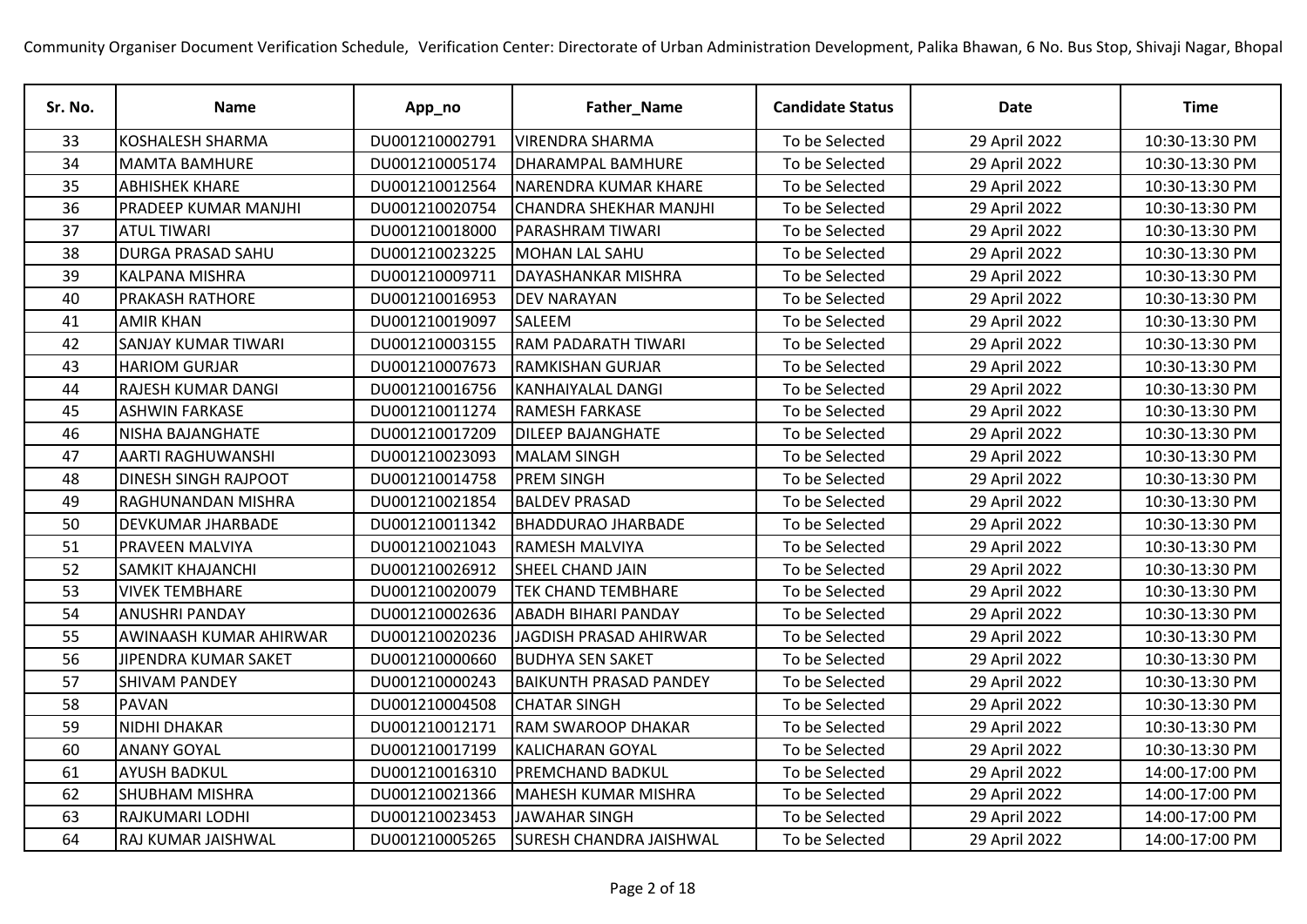| Sr. No. | <b>Name</b>                   | App_no         | Father_Name                  | <b>Candidate Status</b> | <b>Date</b>   | <b>Time</b>    |
|---------|-------------------------------|----------------|------------------------------|-------------------------|---------------|----------------|
| 65      | <b>KAMLESH SINGH</b>          | DU001210017238 | JEET SINGH                   | To be Selected          | 29 April 2022 | 14:00-17:00 PM |
| 66      | <b>RISHABH SAHU</b>           | DU001210000999 | <b>RAMESH SAHU</b>           | To be Selected          | 29 April 2022 | 14:00-17:00 PM |
| 67      | MEENAL VISHWAKARMA            | DU001210023547 | <b>GAJA NAND VISHWAKARMA</b> | To be Selected          | 29 April 2022 | 14:00-17:00 PM |
| 68      | <b>GOURAV OJHA</b>            | DU001210007812 | <b>BAL KRISHAN OJHA</b>      | To be Selected          | 29 April 2022 | 14:00-17:00 PM |
| 69      | <b>KALPNA NARWARIYA</b>       | DU001210008540 | <b>DHARMENDRA NARWARIYA</b>  | To be Selected          | 29 April 2022 | 14:00-17:00 PM |
| 70      | <b>SANJAY SHIVHARE</b>        | DU001210022586 | <b>DEVI SINGH</b>            | To be Selected          | 29 April 2022 | 14:00-17:00 PM |
| 71      | NEHA YADAV                    | DU001210008919 | <b>RAMNIWAS YADAV</b>        | To be Selected          | 29 April 2022 | 14:00-17:00 PM |
| 72      | <b>ROOPALI BAGHEL</b>         | DU001210023100 | <b>NANDKISHOR BAGHEL</b>     | To be Selected          | 29 April 2022 | 14:00-17:00 PM |
| 73      | <b>VIKRAM RATHOR</b>          | DU001210004489 | <b>RAJVEER RATHOR</b>        | To be Selected          | 29 April 2022 | 14:00-17:00 PM |
| 74      | PUSHPENDRA PARMAR             | DU001210014566 | MANGILAL PARMAR              | To be Selected          | 29 April 2022 | 14:00-17:00 PM |
| 75      | <b>NISHA RAJPUT</b>           | DU001210004262 | <b>KAMAL SINGH RAJPUT</b>    | To be Selected          | 29 April 2022 | 14:00-17:00 PM |
| 76      | <b>GOVIND KIRAR</b>           | DU001210005148 | NARVADA PRASAD               | To be Selected          | 29 April 2022 | 14:00-17:00 PM |
| 77      | <b>HIMANCHAL SINGH THAKUR</b> | DU001210018939 | <b>GAJRAJ SINGH THAKUR</b>   | To be Selected          | 29 April 2022 | 14:00-17:00 PM |
| 78      | PRAYAG NARAYAN MISHRA         | DU001210023978 | <b>SHRINIWAS MISHRA</b>      | To be Selected          | 29 April 2022 | 14:00-17:00 PM |
| 79      | <b>ASHISH MANE</b>            | DU001210007927 | <b>MOUJI LAL MANE</b>        | To be Selected          | 29 April 2022 | 14:00-17:00 PM |
| 80      | ROSHAN BRAHMWANSHI            | DU001210019856 | OMKAR PRASAD KATIYA          | To be Selected          | 29 April 2022 | 14:00-17:00 PM |
| 81      | <b>VISHAL SONI</b>            | DU001210024454 | <b>PANNA LAL SONI</b>        | To be Selected          | 29 April 2022 | 14:00-17:00 PM |
| 82      | <b>HEMANT KUMAR PANDEY</b>    | DU001210013245 | <b>ASHOK KUMAR PANDEY</b>    | To be Selected          | 29 April 2022 | 14:00-17:00 PM |
| 83      | MOHAMMAD HAMID MANSOORI       | DU001210002659 | MOHAMMAD HASIM MANSOORI      | To be Selected          | 29 April 2022 | 14:00-17:00 PM |
| 84      | <b>RAJDEEP TURKANE</b>        | DU001210003198 | <b>PRATHVI LAL TURKANE</b>   | To be Selected          | 29 April 2022 | 14:00-17:00 PM |
| 85      | <b>SONU GATHE</b>             | DU001210025388 | <b>RAMLAL GATHE</b>          | To be Selected          | 29 April 2022 | 14:00-17:00 PM |
| 86      | <b>GIRIRAJ GAUTAM</b>         | DU001210014782 | <b>DINESH SHARMA</b>         | To be Selected          | 29 April 2022 | 14:00-17:00 PM |
| 87      | <b>DEVWATI PAL</b>            | DU001210023944 | <b>RAM LAL PAL</b>           | To be Selected          | 29 April 2022 | 14:00-17:00 PM |
| 88      | <b>MANOHAR LAL DANGI</b>      | DU001210027892 | <b>GOPAL</b>                 | To be Selected          | 29 April 2022 | 14:00-17:00 PM |
| 89      | <b>UMESH BODANA</b>           | DU001210022925 | <b>BALCHAND</b>              | To be Selected          | 29 April 2022 | 14:00-17:00 PM |
| 90      | <b>SAGAR BARASKAR</b>         | DU001210015096 | NARAYAN BARASKAR             | To be Selected          | 29 April 2022 | 14:00-17:00 PM |
| 91      | <b>SHUBHAM SHARMA</b>         | DU001210012242 | <b>SHIV NARAYAN SHARMA</b>   | To be Selected          | 29 April 2022 | 14:00-17:00 PM |
| 92      | <b>PRIYANKA BHURIYA</b>       | DU001210017339 | <b>HEMANT BHURIYA</b>        | To be Selected          | 29 April 2022 | 14:00-17:00 PM |
| 93      | AYUSH KUMAR MISHRA            | DU001210015565 | <b>ANANT PRASAD MISHRA</b>   | To be Selected          | 29 April 2022 | 14:00-17:00 PM |
| 94      | <b>JASHWANT LODHI</b>         | DU001210021835 | <b>HALLE SINGH LODHI</b>     | To be Selected          | 29 April 2022 | 14:00-17:00 PM |
| 95      | <b>PRASHANT RAIKWAR</b>       | DU001210019823 | <b>KUNJI LAL</b>             | To be Selected          | 29 April 2022 | 14:00-17:00 PM |
| 96      | <b>AYUSHI SONI</b>            | DU001210012290 | <b>RAJENDRA KUMAR SONI</b>   | To be Selected          | 29 April 2022 | 14:00-17:00 PM |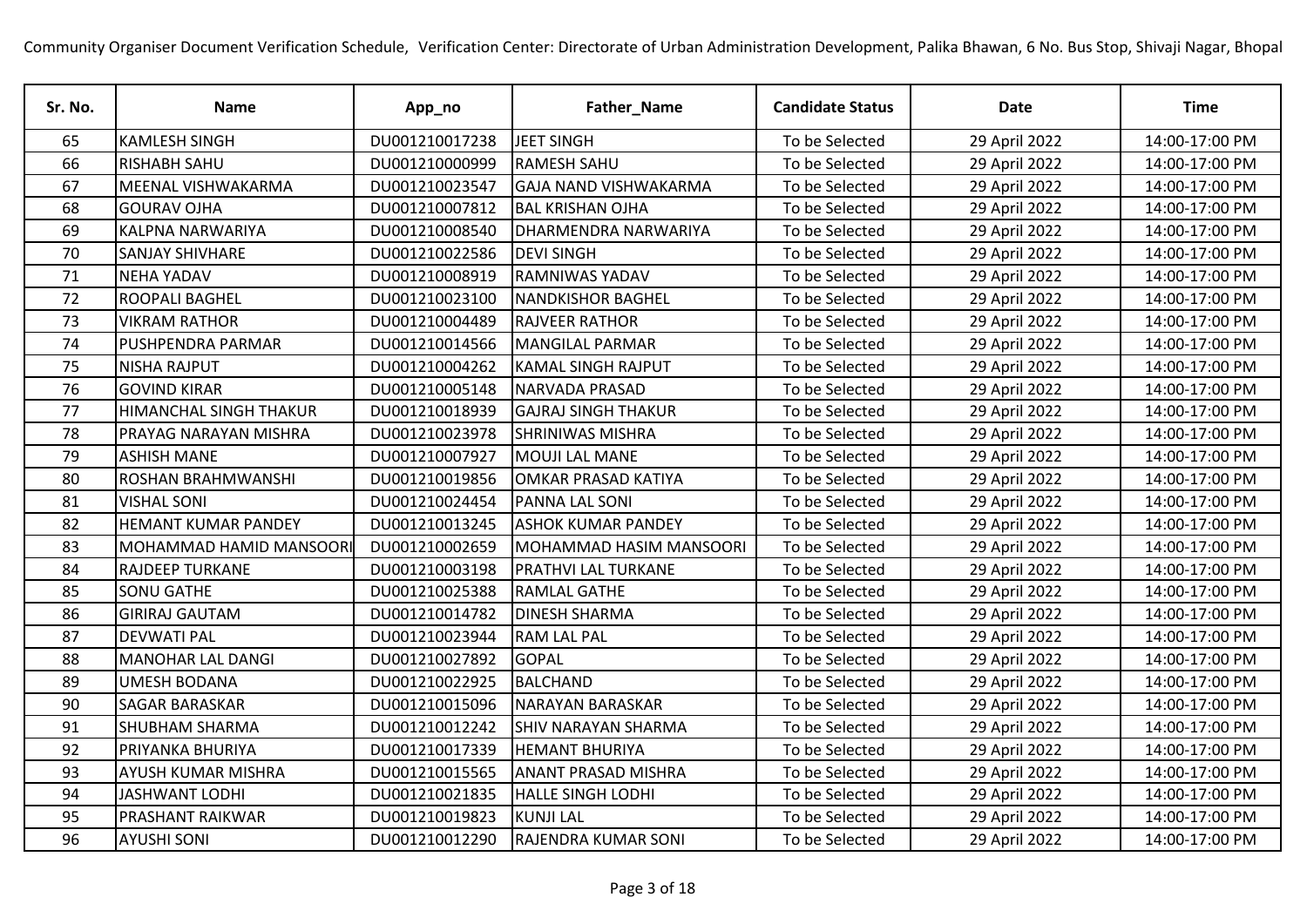| Sr. No. | <b>Name</b>                  | App_no         | Father_Name                     | <b>Candidate Status</b> | <b>Date</b>   | <b>Time</b>    |
|---------|------------------------------|----------------|---------------------------------|-------------------------|---------------|----------------|
| 97      | <b>FIROJ KHAN</b>            | DU001210009684 | <b>MEHARBAN KHAN</b>            | To be Selected          | 29 April 2022 | 14:00-17:00 PM |
| 98      | <b>ABHISHEK DANGI</b>        | DU001210013238 | <b>HAJARI LAL DANGI</b>         | To be Selected          | 29 April 2022 | 14:00-17:00 PM |
| 99      | <b>SACHIN BHALSE</b>         | DU001210015072 | BHAGEERATH                      | To be Selected          | 29 April 2022 | 14:00-17:00 PM |
| 100     | <b>RAHUL RAMDULARE</b>       | DU001210015235 | <b>RAMDULARE PRAJAPATI</b>      | To be Selected          | 29 April 2022 | 14:00-17:00 PM |
| 101     | DEVENDRA SINGH AHIRWAR       | DU001210017322 | <b>PRABHU LAL</b>               | To be Selected          | 29 April 2022 | 14:00-17:00 PM |
| 102     | <b>NITIN KARDATE</b>         | DU001210015152 | <b>AMARSINGH KARDATE</b>        | To be Selected          | 29 April 2022 | 14:00-17:00 PM |
| 103     | <b>VIVEK RAJAK</b>           | DU001210011786 | UTTAM SINGH                     | To be Selected          | 29 April 2022 | 14:00-17:00 PM |
| 104     | <b>RUCHI NAYAK</b>           | DU001210019181 | <b>SIDDHANT AWASTHI</b>         | To be Selected          | 29 April 2022 | 14:00-17:00 PM |
| 105     | <b>PRADEEP KUSHWAH</b>       | DU001210012419 | RAGHUVANSHI                     | To be Selected          | 29 April 2022 | 14:00-17:00 PM |
| 106     | <b>VISHNU KUMAR MALVIYA</b>  | DU001210014914 | <b>POORAN SINGH MALVIYA</b>     | To be Selected          | 29 April 2022 | 14:00-17:00 PM |
| 107     | <b>PARVEEN BHISTI</b>        | DU001210016313 | <b>ISLAM BHISTI</b>             | To be Selected          | 29 April 2022 | 14:00-17:00 PM |
| 108     | <b>ABHAY KUMAR SHUKLA</b>    | DU001210027779 | <b>RAJ KUMAR SHUKLA</b>         | To be Selected          | 29 April 2022 | 14:00-17:00 PM |
| 109     | <b>DHARMENDRA DEHARIA</b>    | DU001210008656 | SHOBHARAM                       | To be Selected          | 29 April 2022 | 14:00-17:00 PM |
| 110     | <b>SUMIT PATEL</b>           | DU001210018952 | <b>NAND KUMAR PATEL</b>         | To be Selected          | 29 April 2022 | 14:00-17:00 PM |
| 111     | <b>DEVI SINGH</b>            | DU001210019668 | <b>KANCHHEDI SINGH DANGI</b>    | To be Selected          | 29 April 2022 | 14:00-17:00 PM |
| 112     | <b>MITHLESH CHOURASIA</b>    | DU001210015406 | <b>RAMESH CHOURASIA</b>         | To be Selected          | 29 April 2022 | 14:00-17:00 PM |
| 113     | LOKENDRA PRATAP SINGH PARIH  | DU001210026630 | <b>BHARAT SINGH PARIHAR</b>     | To be Selected          | 29 April 2022 | 14:00-17:00 PM |
| 114     | VINEETA RAGHUWANSHI          | DU001210021361 | <b>PRAHLAD RAGHUWANSHI</b>      | To be Selected          | 29 April 2022 | 14:00-17:00 PM |
| 115     | <b>KULDEEP KUSHWAH</b>       | DU001210010999 | <b>VISHAL SINGH KUSHWAH</b>     | To be Selected          | 29 April 2022 | 14:00-17:00 PM |
| 116     | <b>VIKASH KUMAR PATEL</b>    | DU001210007853 | <b>VIJAY KUMAR PATEL</b>        | To be Selected          | 29 April 2022 | 14:00-17:00 PM |
| 117     | <b>ANSHUL GUPTA</b>          | DU001210027755 | <b>KRISHN KUMAR GUPTA</b>       | To be Selected          | 29 April 2022 | 14:00-17:00 PM |
| 118     | <b>NEHA CHATURVEDI</b>       | DU001210025713 | <b>RAMBODH CHATURVEDI</b>       | To be Selected          | 29 April 2022 | 14:00-17:00 PM |
| 119     | <b>WILSON SAI RAHANGDALE</b> | DU001210007495 | <b>BHEJANLAL RAHANGDALE</b>     | To be Selected          | 29 April 2022 | 14:00-17:00 PM |
| 120     | <b>SANDEEP TIWARI</b>        | DU001210015694 | KAMATA PRASAD TIWARI            | To be Selected          | 29 April 2022 | 14:00-17:00 PM |
| 121     | <b>RAHUL SAHU</b>            | DU001210011021 | RAJENDRA SAHU                   | To be Selected          | 30 April 2022 | 10:30-13:30 PM |
| 122     | PRATYASHA RAGHUWANSHI        | DU001210010948 | <b>MAHESH SINGH RAGHUWANSHI</b> | To be Selected          | 30 April 2022 | 10:30-13:30 PM |
| 123     | <b>BALA PRASAD</b>           | DU001210027299 | <b>DHANSINGH</b>                | To be Selected          | 30 April 2022 | 10:30-13:30 PM |
| 124     | <b>AARTI OHARIYA</b>         | DU001210008385 | <b>NOOR SINGH OHARIYA</b>       | To be Selected          | 30 April 2022 | 10:30-13:30 PM |
| 125     | ANURAG VISHWAKARMA           | DU001210000355 | <b>DWARKA VISHWAKARMA</b>       | To be Selected          | 30 April 2022 | 10:30-13:30 PM |
| 126     | <b>VISHWASH KAURAV</b>       | DU001210022470 | <b>RAMDARSHAN KAURAV</b>        | To be Selected          | 30 April 2022 | 10:30-13:30 PM |
| 127     | RAJESH KUMARI KSHTRIYA       | DU001210021338 | <b>SURENDRA SINGH</b>           | To be Selected          | 30 April 2022 | 10:30-13:30 PM |
| 128     | <b>SHWETA SAHU</b>           | DU001210004457 | <b>NARENDRA SAHU</b>            | To be Selected          | 30 April 2022 | 10:30-13:30 PM |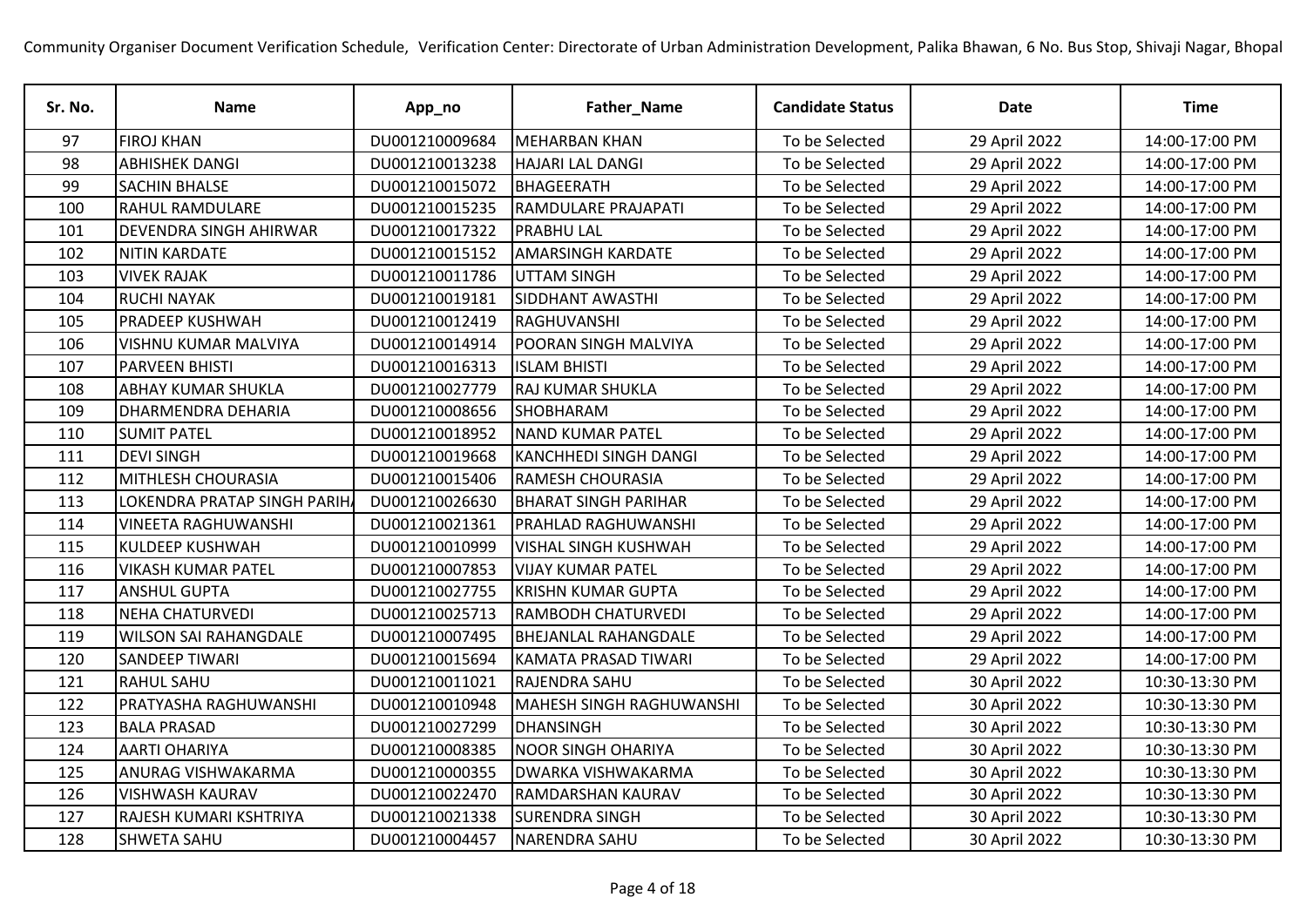| Sr. No. | <b>Name</b>                    | App_no         | Father_Name                  | <b>Candidate Status</b> | <b>Date</b>   | <b>Time</b>    |
|---------|--------------------------------|----------------|------------------------------|-------------------------|---------------|----------------|
| 129     | CHANDAN KUMAR DEHARIYA         | DU001210022396 | <b>DILEEP KUMAR DEHARIYA</b> | To be Selected          | 30 April 2022 | 10:30-13:30 PM |
| 130     | <b>SHUBHANGI TAMRAKAR</b>      | DU001210015263 | DEVENDRA KUMAR TAMRAKAR      | To be Selected          | 30 April 2022 | 10:30-13:30 PM |
| 131     | <b>AMIT MESHRAM</b>            | DU001210019458 | <b>BRAJLAL MESHRAM</b>       | To be Selected          | 30 April 2022 | 10:30-13:30 PM |
| 132     | <b>ATUL SHILPI</b>             | DU001210002763 | <b>UMASHANKAR SHILPI</b>     | To be Selected          | 30 April 2022 | 10:30-13:30 PM |
| 133     | HARPRASAD AHIRWAR              | DU001210012448 | RAM ASARE AHIRWAR            | To be Selected          | 30 April 2022 | 10:30-13:30 PM |
| 134     | <b>LAXMI KANT PATEL</b>        | DU001210009973 | <b>RAM PRAKASH PATEL</b>     | To be Selected          | 30 April 2022 | 10:30-13:30 PM |
| 135     | RAJENDRA PARMAR                | DU001210014929 | NANDULAL PARMAR              | To be Selected          | 30 April 2022 | 10:30-13:30 PM |
| 136     | <b>BHIMRAW BANSOD</b>          | DU001210006576 | <b>LAXMAN BANSOD</b>         | To be Selected          | 30 April 2022 | 10:30-13:30 PM |
| 137     | <b>SHAILENDRA SINGH PANDRE</b> | DU001210022644 | <b>PHOOL SINGH PANDRE</b>    | To be Selected          | 30 April 2022 | 10:30-13:30 PM |
| 138     | <b>ANUP SHRIVASTAVA</b>        | DU001210020672 | <b>VINAY SHRIVASTAVA</b>     | To be Selected          | 30 April 2022 | 10:30-13:30 PM |
| 139     | <b>MUKESH</b>                  | DU001210018940 | <b>HIRALAL</b>               | To be Selected          | 30 April 2022 | 10:30-13:30 PM |
| 140     | RAKSHA BHAGAT                  | DU001210021480 | <b>AKHILESH KUMAR BHAGAT</b> | To be Selected          | 30 April 2022 | 10:30-13:30 PM |
| 141     | <b>VIVEK SHRIVASTAVA</b>       | DU001210015178 | <b>SURESH SHRIVASTAVA</b>    | To be Selected          | 30 April 2022 | 10:30-13:30 PM |
| 142     | RAGHUWENDRA KUMAR JANGHE       | DU001210022062 | SURENDRA KUMAR JANGHELA      | To be Selected          | 30 April 2022 | 10:30-13:30 PM |
| 143     | <b>SURESH DANGI</b>            | DU001210005969 | <b>KANHAIYALAL DANGI</b>     | To be Selected          | 30 April 2022 | 10:30-13:30 PM |
| 144     | <b>AJAY KUMAR</b>              | DU001210006958 | <b>SURENDRA GOUR</b>         | To be Selected          | 30 April 2022 | 10:30-13:30 PM |
| 145     | <b>DEVRAJ VAISHYA</b>          | DU001210000606 | <b>LALTA PRASAD VAISHYA</b>  | To be Selected          | 30 April 2022 | 10:30-13:30 PM |
| 146     | <b>SUBHASH CHARPOTA</b>        | DU001210009239 | MANGI LAL CHARPOTA           | To be Selected          | 30 April 2022 | 10:30-13:30 PM |
| 147     | <b>VIPIN KUMAR</b>             | DU001210021706 | GANGARAM                     | To be Selected          | 30 April 2022 | 10:30-13:30 PM |
| 148     | <b>SHRIKANT SINGH THAKUR</b>   | DU001210003159 | <b>AMAR SINGH THAKUR</b>     | To be Selected          | 30 April 2022 | 10:30-13:30 PM |
| 149     | <b>AJIT SINGH THAKUR</b>       | DU001210013650 | <b>AJAB SINGH THAKUR</b>     | To be Selected          | 30 April 2022 | 10:30-13:30 PM |
| 150     | <b>RAVI KUMAR PATEL</b>        | DU001210021587 | <b>RAM ROOP PATEL</b>        | To be Selected          | 30 April 2022 | 10:30-13:30 PM |
| 151     | <b>SUMIT KUMAR</b>             | DU001210020693 | <b>TIRJUN SINGH</b>          | To be Selected          | 30 April 2022 | 10:30-13:30 PM |
| 152     | <b>GOVIND SUNKAR</b>           | DU001210005734 | <b>RAJKUMAR</b>              | To be Selected          | 30 April 2022 | 10:30-13:30 PM |
| 153     | <b>RANI RAJPUT</b>             | DU001210019648 | <b>MAHAVAL SINGH RAJPUT</b>  | To be Selected          | 30 April 2022 | 10:30-13:30 PM |
| 154     | SANGEETA                       | DU001210010245 | <b>CHANDRASHEKHAR</b>        | To be Selected          | 30 April 2022 | 10:30-13:30 PM |
| 155     | <b>JITENDRA BARIBA</b>         | DU001210019639 | <b>KANHAIYA BARIBA</b>       | To be Selected          | 30 April 2022 | 10:30-13:30 PM |
| 156     | <b>DIPIKA</b>                  | DU001210008708 | <b>BHAIYALAL</b>             | To be Selected          | 30 April 2022 | 10:30-13:30 PM |
| 157     | <b>NEHA JAIN</b>               | DU001210021467 | <b>DINESH JAIN</b>           | To be Selected          | 30 April 2022 | 10:30-13:30 PM |
| 158     | <b>SHUBHAM KUMAR SHUKLA</b>    | DU001210023750 | <b>RAM SUSHIL SHUKLA</b>     | To be Selected          | 30 April 2022 | 10:30-13:30 PM |
| 159     | <b>RAHUL CHOUHAN</b>           | DU001210010819 | <b>RANJEET SINGH CHOUHAN</b> | To be Selected          | 30 April 2022 | 10:30-13:30 PM |
| 160     | <b>GOURAV KUMAR UIKEY</b>      | DU001210009723 | <b>SHIVNARAYAN UIKEY</b>     | To be Selected          | 30 April 2022 | 10:30-13:30 PM |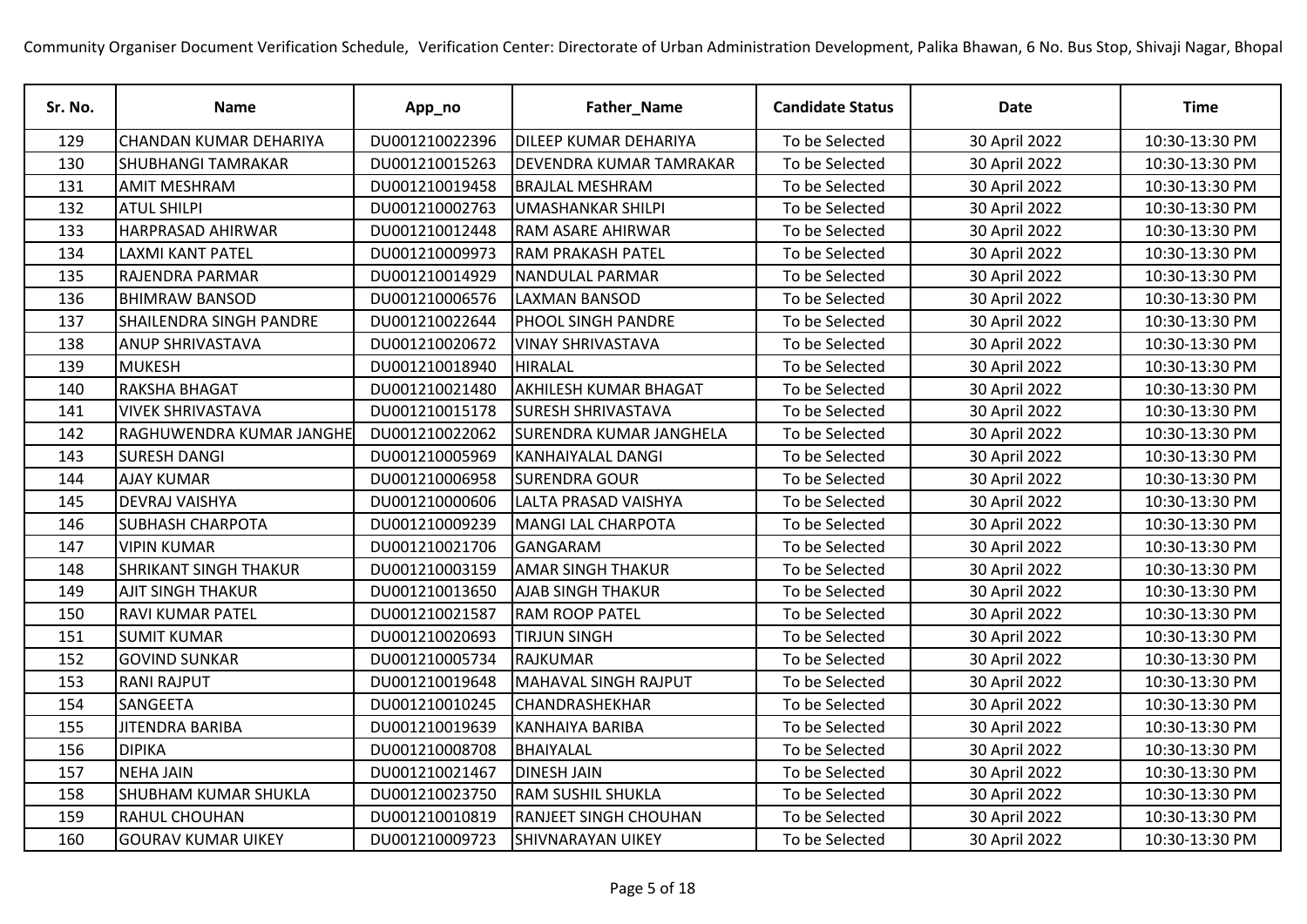| Sr. No. | <b>Name</b>                 | App_no         | Father_Name                   | <b>Candidate Status</b> | <b>Date</b>   | <b>Time</b>    |
|---------|-----------------------------|----------------|-------------------------------|-------------------------|---------------|----------------|
| 161     | RAJENDRA KUSHWAH            | DU001210018619 | <b>RAM SWAROOP</b>            | To be Selected          | 30 April 2022 | 10:30-13:30 PM |
| 162     | <b>SONAM GUPTA</b>          | DU001210025857 | <b>MANSHA RAM GUPTA</b>       | To be Selected          | 30 April 2022 | 10:30-13:30 PM |
| 163     | <b>AYUSH ATRE</b>           | DU001210022880 | <b>MANOJ ATRE</b>             | To be Selected          | 30 April 2022 | 10:30-13:30 PM |
| 164     | <b>OMSHAHIRAM TIWARI</b>    | DU001210000499 | <b>UMASHANKAR TIWARI</b>      | To be Selected          | 30 April 2022 | 10:30-13:30 PM |
| 165     | <b>SARANSH JAIN</b>         | DU001210021224 | <b>NARENDRA JAIN</b>          | To be Selected          | 30 April 2022 | 10:30-13:30 PM |
| 166     | <b>RAVI YADAV</b>           | DU001210013092 | <b>PAPPU YADAV</b>            | To be Selected          | 30 April 2022 | 10:30-13:30 PM |
| 167     | <b>DURGESH DASONDHI</b>     | DU001210007976 | <b>KAMAL</b>                  | To be Selected          | 30 April 2022 | 10:30-13:30 PM |
| 168     | YOGENDRA BOBDE              | DU001210014397 | <b>SUDAMA BOBDE</b>           | To be Selected          | 30 April 2022 | 10:30-13:30 PM |
| 169     | <b>SHIVIKA KHARE</b>        | DU001210008323 | <b>GP KHARE</b>               | To be Selected          | 30 April 2022 | 10:30-13:30 PM |
| 170     | SHIVANI AGRAWAL             | DU001210015262 | <b>NARENDRA AGRAWAL</b>       | To be Selected          | 30 April 2022 | 10:30-13:30 PM |
| 171     | <b>SHALU SAHU</b>           | DU001210000747 | MANEESH KUMAR SAHU            | To be Selected          | 30 April 2022 | 10:30-13:30 PM |
| 172     | <b>DHANVEER SAHU</b>        | DU001210003171 | <b>BABOO LAL</b>              | To be Selected          | 30 April 2022 | 10:30-13:30 PM |
| 173     | YASHRAJ SINGH               | DU001210021801 | <b>PRATAP BHANU SINGH</b>     | To be Selected          | 30 April 2022 | 10:30-13:30 PM |
| 174     | YOGESH KUMAR SOLANKI        | DU001210000329 | HUKUM SINGH SOLANKI           | To be Selected          | 30 April 2022 | 10:30-13:30 PM |
| 175     | YOGESH SAHU                 | DU001210002999 | PREM NARAYAN SAHU             | To be Selected          | 30 April 2022 | 10:30-13:30 PM |
| 176     | VATSAL RANJAN KASERA        | DU001210021050 | <b>VIJAY KUMAR KASERA</b>     | To be Selected          | 30 April 2022 | 10:30-13:30 PM |
| 177     | <b>GOVIND WASKEL</b>        | DU001210018008 | MANDIYA WASKEL                | To be Selected          | 30 April 2022 | 10:30-13:30 PM |
| 178     | <b>SIKESH KUMAR</b>         | DU001210004249 | <b>SEETA RAM</b>              | To be Selected          | 30 April 2022 | 10:30-13:30 PM |
| 179     | <b>RAKESH MAITHIL</b>       | DU001210006845 | <b>MATHURA PRASAD MAITHIL</b> | To be Selected          | 30 April 2022 | 10:30-13:30 PM |
| 180     | <b>MANISHA JAIN</b>         | DU001210005664 | <b>PAWAN KUMAR JAIN</b>       | To be Selected          | 30 April 2022 | 10:30-13:30 PM |
| 181     | <b>VIKAS BUNDELA</b>        | DU001210002807 | <b>TOTARAM BUNDELA</b>        | To be Selected          | 30 April 2022 | 14:00-17:00 PM |
| 182     | PURNIMA RATHOD              | DU001210011030 | <b>KESHARE SINGH RATHOD</b>   | To be Selected          | 30 April 2022 | 14:00-17:00 PM |
| 183     | DEEPAK KUMAR YADAV          | DU001210009255 | <b>RAM PHAL YADAV</b>         | To be Selected          | 30 April 2022 | 14:00-17:00 PM |
| 184     | JITENDRA SINGH NAGAR        | DU001210003691 | <b>RUSTAM SINGH NAGAR</b>     | To be Selected          | 30 April 2022 | 14:00-17:00 PM |
| 185     | KHUSHBOO LODWAL             | DU001210020149 | KAILASH CHANDRA LODWAL        | To be Selected          | 30 April 2022 | 14:00-17:00 PM |
| 186     | <b>SATYBAN SINGH GURJAR</b> | DU001210015450 | <b>KALYAN SINGH GURJAR</b>    | To be Selected          | 30 April 2022 | 14:00-17:00 PM |
| 187     | <b>LAXMAN SINGH PATEL</b>   | DU001210006916 | <b>JANKI PRASAD PATEL</b>     | To be Selected          | 30 April 2022 | 14:00-17:00 PM |
| 188     | <b>ABHAY SINGH PATEL</b>    | DU001210008144 | <b>HEMAN DAS PATEL</b>        | To be Selected          | 30 April 2022 | 14:00-17:00 PM |
| 189     | DEVENDRA SINGH YADAV        | DU001210005964 | <b>GAJRAM SINGH YADAV</b>     | To be Selected          | 30 April 2022 | 14:00-17:00 PM |
| 190     | <b>RAKESH YADAV</b>         | DU001210006417 | <b>BADRILAL</b>               | To be Selected          | 30 April 2022 | 14:00-17:00 PM |
| 191     | <b>JAGDISH PARMAR</b>       | DU001210024159 | RAMESH CHANDRA PARMAR         | To be Selected          | 30 April 2022 | 14:00-17:00 PM |
| 192     | <b>ARVIND MEWADA</b>        | DU001210010765 | <b>SHIV NARAYAN MEWADA</b>    | To be Selected          | 30 April 2022 | 14:00-17:00 PM |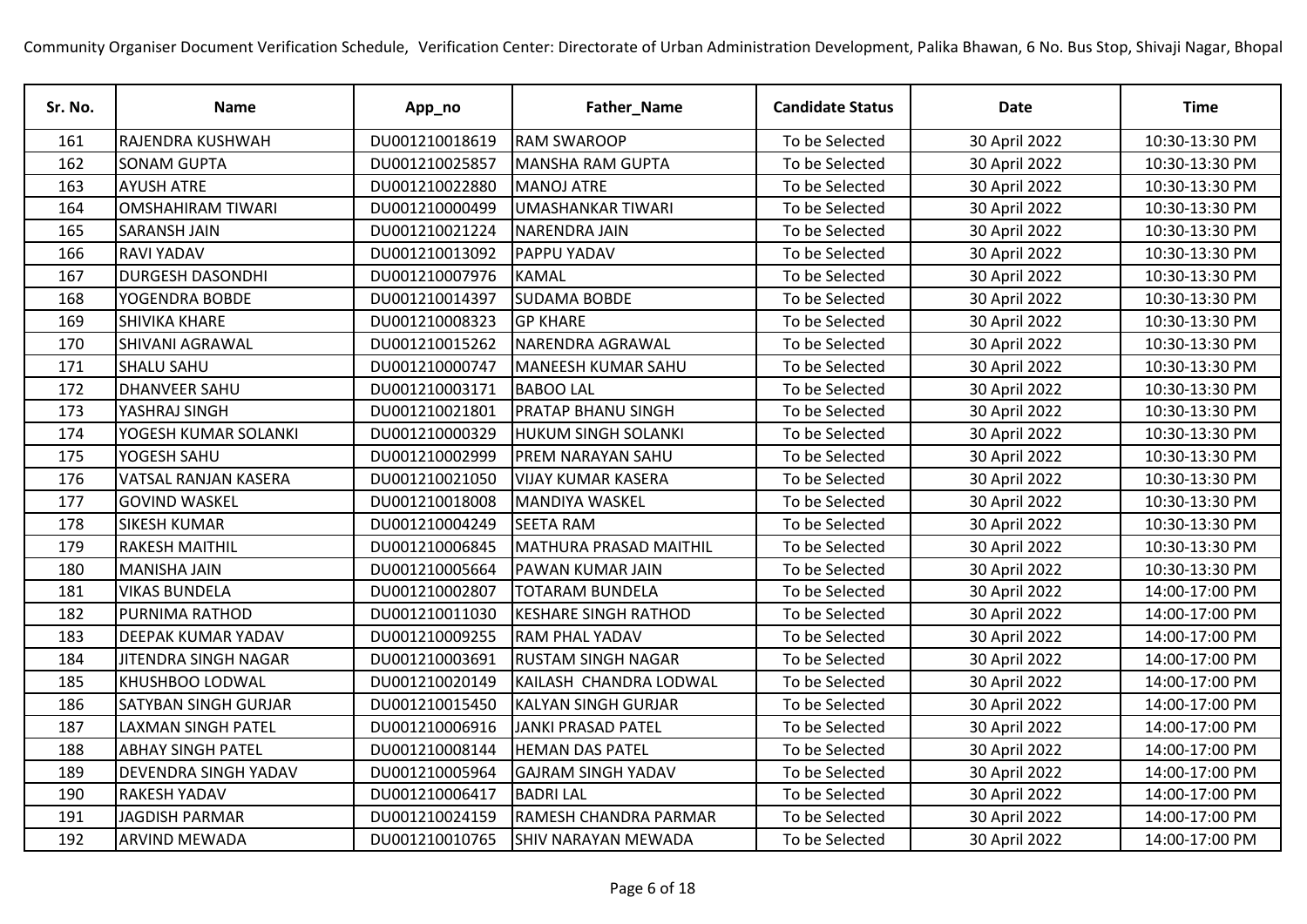| Sr. No. | <b>Name</b>               | App_no         | Father_Name                    | <b>Candidate Status</b> | <b>Date</b>   | <b>Time</b>    |
|---------|---------------------------|----------------|--------------------------------|-------------------------|---------------|----------------|
| 193     | <b>ANUPAMA PRAKASH</b>    | DU001210002493 | <b>HAJARILAL</b>               | To be Selected          | 30 April 2022 | 14:00-17:00 PM |
| 194     | <b>BHUVANESH DHURVE</b>   | DU001210003092 | <b>MANOHAR DHURVE</b>          | To be Selected          | 30 April 2022 | 14:00-17:00 PM |
| 195     | <b>RAJBHAN TIWARI</b>     | DU001210002267 | <b>RAGHUWAR SHARAN TIWARI</b>  | To be Selected          | 30 April 2022 | 14:00-17:00 PM |
| 196     | <b>KUNDAN SAVLE</b>       | DU001210009566 | <b>KAILASH SAVLE</b>           | To be Selected          | 30 April 2022 | 14:00-17:00 PM |
| 197     | <b>NEERAJ NIGAM</b>       | DU001210016952 | LAXMAN PRASAD NIGAM            | To be Selected          | 30 April 2022 | 14:00-17:00 PM |
| 198     | RAJLAKSHMI TIWARI         | DU001210014959 | <b>LALJI TIWARI</b>            | To be Selected          | 30 April 2022 | 14:00-17:00 PM |
| 199     | DARSHANA MANDLOI          | DU001210021412 | <b>PRAVEEN MANDLOI</b>         | To be Selected          | 30 April 2022 | 14:00-17:00 PM |
| 200     | <b>RAJESH SAHU</b>        | DU001210027435 | <b>RAJ KARAN SAHU</b>          | To be Selected          | 30 April 2022 | 14:00-17:00 PM |
| 201     | <b>RAVIKANT SHUKLA</b>    | DU001210025051 | <b>CHANDRIKA PRASAD SHUKLA</b> | To be Selected          | 30 April 2022 | 14:00-17:00 PM |
| 202     | <b>VIVEK SINGH THAKUR</b> | DU001210010730 | <b>REVAN SINGH THAKUR</b>      | To be Selected          | 30 April 2022 | 14:00-17:00 PM |
| 203     | <b>RAKESH KUSHWAH</b>     | DU001210013955 | <b>HARICHARAN KUSHWAH</b>      | To be Selected          | 30 April 2022 | 14:00-17:00 PM |
| 204     | <b>ABHISHEK SAHU</b>      | DU001210027928 | MADAN KUMAR SAHU               | To be Selected          | 30 April 2022 | 14:00-17:00 PM |
| 205     | <b>SAEED MANSOORI</b>     | DU001210019313 | <b>MO LATIF MANSOORI</b>       | To be Selected          | 30 April 2022 | 14:00-17:00 PM |
| 206     | <b>DINESH KUMAR</b>       | DU001210015242 | <b>BADRI PRASAD</b>            | To be Selected          | 30 April 2022 | 14:00-17:00 PM |
| 207     | <b>SOURABH MANIYA</b>     | DU001210011556 | <b>PURANLAL MANIYA</b>         | To be Selected          | 30 April 2022 | 14:00-17:00 PM |
| 208     | <b>ABHISHEK PATEL</b>     | DU001210005376 | <b>GANESH PRASAD PATEL</b>     | To be Selected          | 30 April 2022 | 14:00-17:00 PM |
| 209     | <b>MAHENDRA PATLE</b>     | DU001210000955 | <b>GUSAI LAL PATLE</b>         | To be Selected          | 30 April 2022 | 14:00-17:00 PM |
| 210     | <b>GANESHRAM BATHAM</b>   | DU001210009307 | <b>RAMSEVAK BATHAM</b>         | To be Selected          | 30 April 2022 | 14:00-17:00 PM |
| 211     | <b>DIVYA SONI</b>         | DU001210005380 | <b>SATYENDRA KUMAR SONI</b>    | To be Selected          | 30 April 2022 | 14:00-17:00 PM |
| 212     | <b>CHARULATA THAKUR</b>   | DU001210019721 | <b>BHIKAM SINGH THAKUR</b>     | To be Selected          | 30 April 2022 | 14:00-17:00 PM |
| 213     | <b>VAIBHAV GOND</b>       | DU001210003256 | JEEVAN LAL GOND                | To be Selected          | 30 April 2022 | 14:00-17:00 PM |
| 214     | <b>ROSHNI PATHAK</b>      | DU001210013448 | <b>DWARKA PRASAD</b>           | To be Selected          | 30 April 2022 | 14:00-17:00 PM |
| 215     | DEVENDRA VISHWKARMA       | DU001210005477 | <b>LAKHAN LAL VISHWAKARMA</b>  | To be Selected          | 30 April 2022 | 14:00-17:00 PM |
| 216     | <b>RAVI RAWAT</b>         | DU001210018864 | <b>SAY SINGH RAWAT</b>         | To be Selected          | 30 April 2022 | 14:00-17:00 PM |
| 217     | <b>GOVIND DAHERIYA</b>    | DU001210013686 | LEKHRAM DAHERIYA               | To be Selected          | 30 April 2022 | 14:00-17:00 PM |
| 218     | <b>TARUN NAMDEO</b>       | DU001210022220 | <b>BHARAT LAL NAMDEO</b>       | To be Selected          | 30 April 2022 | 14:00-17:00 PM |
| 219     | NARSINGH DAWAR            | DU001210021393 | <b>RAMESH DAWAR</b>            | To be Selected          | 30 April 2022 | 14:00-17:00 PM |
| 220     | <b>LAXMI SHARMA</b>       | DU001210022973 | <b>GOVERDHAN SHARMA</b>        | To be Selected          | 30 April 2022 | 14:00-17:00 PM |
| 221     | YAMINI RAJAK              | DU001210023173 | <b>NEERAJ PURI</b>             | To be Selected          | 30 April 2022 | 14:00-17:00 PM |
| 222     | <b>SNEHA SINGHAL</b>      | DU001210008298 | <b>PRADEEP SINGHAL</b>         | To be Selected          | 30 April 2022 | 14:00-17:00 PM |
| 223     | <b>BALVEER KUSHWAH</b>    | DU001210027478 | <b>JHAMMAN SINGH</b>           | To be Selected          | 30 April 2022 | 14:00-17:00 PM |
| 224     | APOORVA GUPTA             | DU001210009646 | <b>KAMLESH GUPTA</b>           | To be Selected          | 30 April 2022 | 14:00-17:00 PM |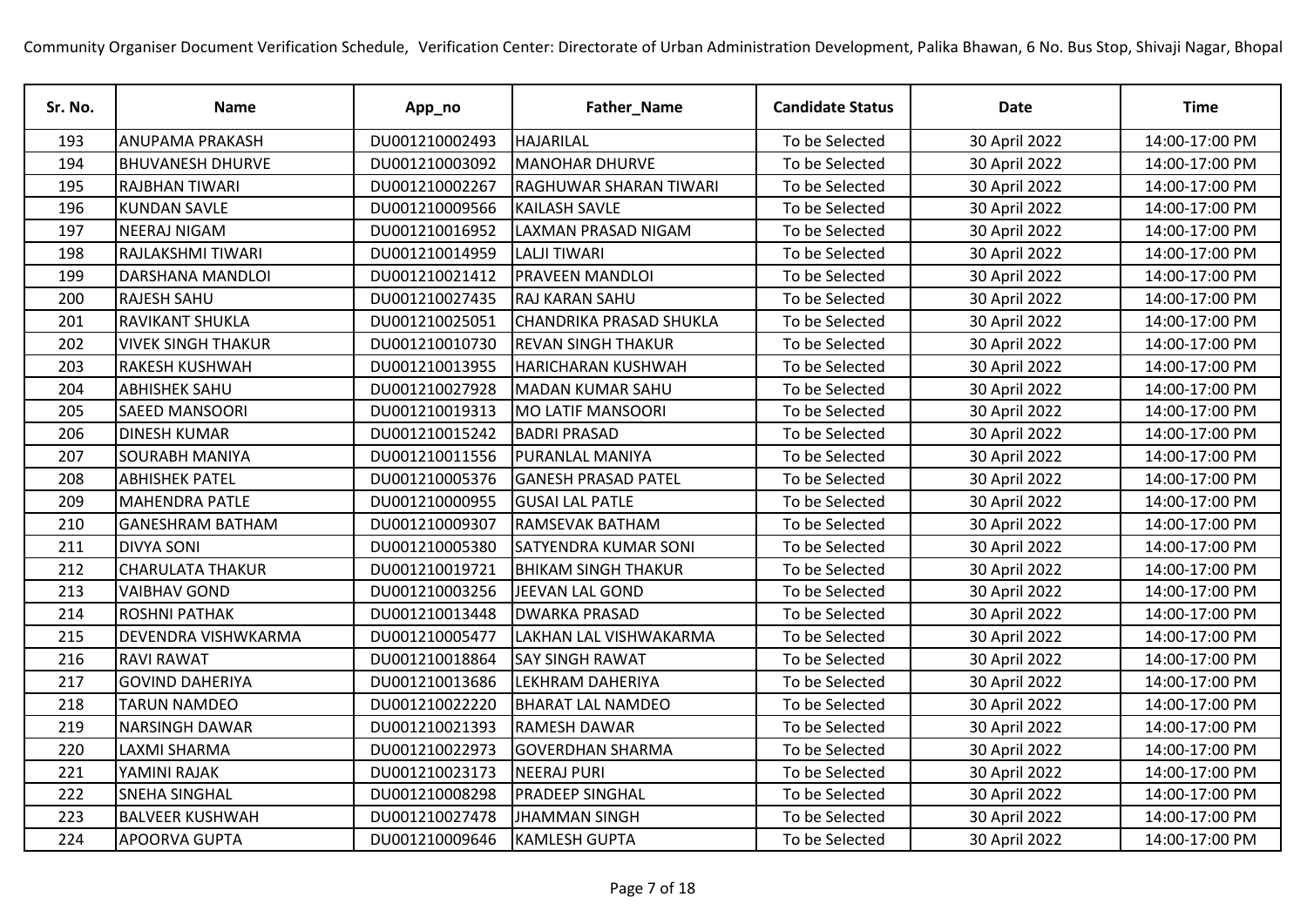| Sr. No. | Name                    | App_no         | Father_Name                 | <b>Candidate Status</b> | <b>Date</b>   | <b>Time</b>    |
|---------|-------------------------|----------------|-----------------------------|-------------------------|---------------|----------------|
| 225     | <b>ROHIT SAHU</b>       | DU001210011362 | <b>RAM PRASAD SAHU</b>      | To be Selected          | 30 April 2022 | 14:00-17:00 PM |
| 226     | AAKANSHA MEENA          | DU001210021182 | <b>BALMUKUND MEENA</b>      | To be Selected          | 30 April 2022 | 14:00-17:00 PM |
| 227     | <b>SOUMYA CHOUBEY</b>   | DU001210025560 | <b>SURESH KUMAR CHOUBEY</b> | To be Selected          | 30 April 2022 | 14:00-17:00 PM |
| 228     | <b>RANI SEN</b>         | DU001210004667 | <b>RAMESH SEN</b>           | To be Selected          | 30 April 2022 | 14:00-17:00 PM |
| 229     | <b>RAJNI KAROLEY</b>    | DU001210017923 | <b>SHANKER RAO KAROLEY</b>  | To be Selected          | 30 April 2022 | 14:00-17:00 PM |
| 230     | PRINCI NAMDEO           | DU001210023370 | <b>BASANT KUMAR NAMDEO</b>  | To be Selected          | 30 April 2022 | 14:00-17:00 PM |
| 231     | <b>AKSHAY CHOUDHARY</b> | DU001210021847 | LAXMICHAND CHOUDHARY        | To be Selected          | 30 April 2022 | 14:00-17:00 PM |
| 232     | VANDNA KACHHWAHA        | DU001210007742 | NAND KISHOR KACHHWAHA       | To be Selected          | 30 April 2022 | 14:00-17:00 PM |
| 233     | <b>MAYUR BHUTE</b>      | DU001210010004 | <b>ASHOK BHUTE</b>          | To be Selected          | 30 April 2022 | 14:00-17:00 PM |
| 234     | <b>SHIVANSH DWIVEDI</b> | DU001210005670 | YOGENDRA PRASAD DWIVEDI     | To be Selected          | 30 April 2022 | 14:00-17:00 PM |
| 235     | <b>DEEPAK RATHORE</b>   | DU001210011133 | <b>KAMAL SINGH</b>          | To be Selected          | 30 April 2022 | 14:00-17:00 PM |
| 236     | NEETESH BANJARA         | DU001210027028 | <b>KAMAL SINGH BANJARA</b>  | To be Selected          | 30 April 2022 | 14:00-17:00 PM |
| 237     | MAHENDRA KUMAR KIRAR    | DU001210020976 | <b>BALMUKAND KIRAR</b>      | To be Selected          | 30 April 2022 | 14:00-17:00 PM |
| 238     | <b>JYOTI TIWARI</b>     | DU001210014941 | <b>RAJENDRA PRASAD</b>      | To be Selected          | 30 April 2022 | 14:00-17:00 PM |
| 239     | SHARMILA GANGLE         | DU001210015239 | NATTHU JEE GANGLE           | To be Selected          | 30 April 2022 | 14:00-17:00 PM |
| 240     | MOHAMMAD IMRAN          | DU001210009683 | <b>HAFIZ JABIR HUSSAIN</b>  | To be Selected          | 30 April 2022 | 14:00-17:00 PM |
| 241     | <b>ADITYA YADAV</b>     | DU001210000576 | <b>LAXMAN YADAV</b>         | To be Selected          | 04 May 2022   | 10:30-13:30 PM |
| 242     | PREETI KAURAV           | DU001210005027 | <b>PRAHLAD SINGH KAURAV</b> | To be Selected          | 04 May 2022   | 10:30-13:30 PM |
| 243     | <b>GIRISH GOKHALE</b>   | DU001210026649 | RAMCHANDRA GOKHALE          | To be Selected          | 04 May 2022   | 10:30-13:30 PM |
| 244     | SANDEEP MALVIYA         | DU001210001539 | V S MALVIYA                 | To be Selected          | 04 May 2022   | 10:30-13:30 PM |
| 245     | UPENDRA KUMAR RAJAK     | DU001210001150 | <b>CHHUTTAN LAL RAJAK</b>   | To be Selected          | 04 May 2022   | 10:30-13:30 PM |
| 246     | JYOTSHNA CHOUHAN        | DU001210016586 | <b>SHAMBHU CHOUHAN</b>      | To be Selected          | 04 May 2022   | 10:30-13:30 PM |
| 247     | RAMSAKHI VISHWAKARMA    | DU001210011076 | <b>BHAGWANDAS</b>           | To be Selected          | 04 May 2022   | 10:30-13:30 PM |
| 248     | ASHISH KUMAR JHA        | DU001210004456 | <b>SUMAN KUMAR JHA</b>      | To be Selected          | 04 May 2022   | 10:30-13:30 PM |
| 249     | PANKAJ JONJAR           | DU001210017883 | MAHESH RAO JONJAR           | To be Selected          | 04 May 2022   | 10:30-13:30 PM |
| 250     | UMASHANKAR JAYSWAL      | DU001210000493 | MISHRI LAL JAYSWAL          | To be Selected          | 04 May 2022   | 10:30-13:30 PM |
| 251     | SHEELA DANGI            | DU001210013785 | <b>MANGILAL</b>             | To be Selected          | 04 May 2022   | 10:30-13:30 PM |
| 252     | <b>VANSHAROOP VARMA</b> | DU001210020462 | RAMBAHORI VARMA             | To be Selected          | 04 May 2022   | 10:30-13:30 PM |
| 253     | RAMESH KUMAR PATEL      | DU001210021149 | <b>BINDU PATEL</b>          | To be Selected          | 04 May 2022   | 10:30-13:30 PM |
| 254     | URMILA RAWAT            | DU001210021712 | <b>MOHAN SINGH RAWAT</b>    | To be Selected          | 04 May 2022   | 10:30-13:30 PM |
| 255     | <b>NISHA PATEL</b>      | DU001210007423 | <b>HEMRAJ PATEL</b>         | To be Selected          | 04 May 2022   | 10:30-13:30 PM |
| 256     | <b>BASANT SAMELE</b>    | DU001210002254 | <b>VARUN SAMELE</b>         | To be Selected          | 04 May 2022   | 10:30-13:30 PM |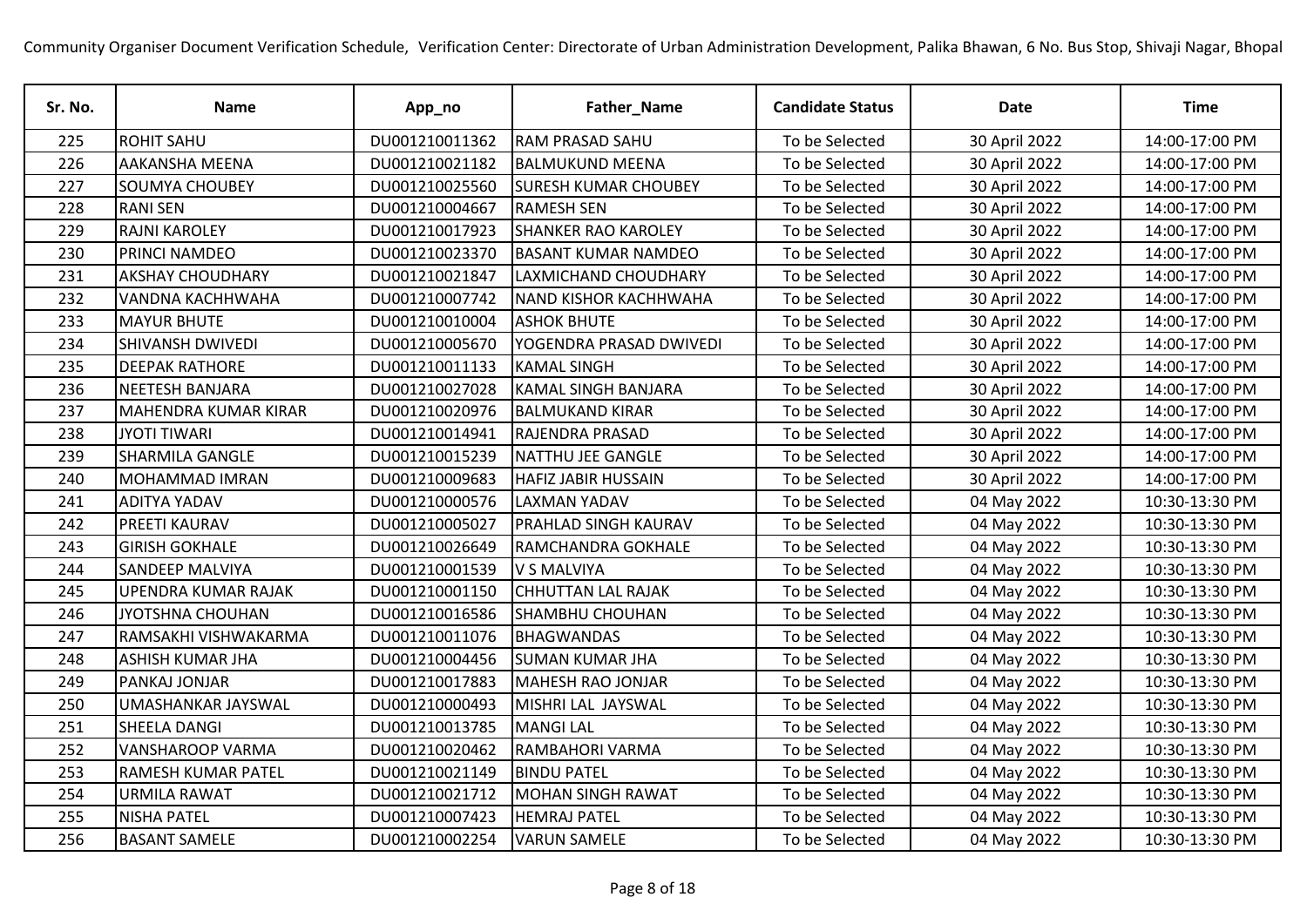| Sr. No. | <b>Name</b>                     | App_no         | Father_Name                   | <b>Candidate Status</b> | <b>Date</b> | <b>Time</b>    |
|---------|---------------------------------|----------------|-------------------------------|-------------------------|-------------|----------------|
| 257     | <b>SHUBHI BHADORIYA</b>         | DU001210004809 | SATYAPAL SINGH BHADORIYA      | To be Selected          | 04 May 2022 | 10:30-13:30 PM |
| 258     | <b>BRIJESH KUMAR CHATURVEDI</b> | DU001210027295 | JAGDISH PRASAD CHATURVEDI     | To be Selected          | 04 May 2022 | 10:30-13:30 PM |
| 259     | <b>ASUTOSH DUBEY</b>            | DU001210005179 | <b>VIJAY KUMAR DUBEY</b>      | To be Selected          | 04 May 2022 | 10:30-13:30 PM |
| 260     | <b>KSHAMA PANDEY</b>            | DU001210022652 | <b>DEENDAYAL PANDEY</b>       | To be Selected          | 04 May 2022 | 10:30-13:30 PM |
| 261     | NARESH KUMAR SAKYA              | DU001210020938 | DAUJIRAM                      | To be Selected          | 04 May 2022 | 10:30-13:30 PM |
| 262     | RAMKUMAR KUSHWAH                | DU001210005418 | <b>SUGHAR SINGH</b>           | To be Selected          | 04 May 2022 | 10:30-13:30 PM |
| 263     | DEVENDRA KUMAR AHIRWAR          | DU001210024313 | <b>CHHEDILAL AHIRWAR</b>      | To be Selected          | 04 May 2022 | 10:30-13:30 PM |
| 264     | NAGENDRA KUMAR PATEL            | DU001210014031 | <b>AMARNATH PATEL</b>         | To be Selected          | 04 May 2022 | 10:30-13:30 PM |
| 265     | PUSHPENDRA MISHRA               | DU001210006137 | <b>VINOD KUMAR MISHRA</b>     | To be Selected          | 04 May 2022 | 10:30-13:30 PM |
| 266     | <b>SURYA BHAN SINGH JADON</b>   | DU001210014810 | <b>SHATRUGHAN SINGH JADON</b> | To be Selected          | 04 May 2022 | 10:30-13:30 PM |
| 267     | NILESH GARAD                    | DU001210013026 | <b>PUNAM CHAND GARAD</b>      | To be Selected          | 04 May 2022 | 10:30-13:30 PM |
| 268     | <b>VIKAS SINGH KHANNA</b>       | DU001210024965 | <b>RAJESH SINGH KHANNA</b>    | To be Selected          | 04 May 2022 | 10:30-13:30 PM |
| 269     | POONAM BARMAN                   | DU001210024075 | <b>KAILASH KUMAR BARMAN</b>   | To be Selected          | 04 May 2022 | 10:30-13:30 PM |
| 270     | PREETI PANDEY                   | DU001210012359 | <b>SHARDA PRASAD PANDEY</b>   | To be Selected          | 04 May 2022 | 10:30-13:30 PM |
| 271     | PRATIKSHA DWIVEDI               | DU001210022793 | <b>GOPAL DWIVEDI</b>          | To be Selected          | 04 May 2022 | 10:30-13:30 PM |
| 272     | NIKESH KUMAR PARTE              | DU001210010201 | <b>BUNDAL SINGH PARTE</b>     | To be Selected          | 04 May 2022 | 10:30-13:30 PM |
| 273     | <b>SHIVPAL SINGH RATHORE</b>    | DU001210004321 | <b>DARBAR SINGH RATHORE</b>   | To be Selected          | 04 May 2022 | 10:30-13:30 PM |
| 274     | SHIV PRAKASH DWIVEDI            | DU001210027183 | <b>RAM LAKHAN DWIVEDI</b>     | To be Selected          | 04 May 2022 | 10:30-13:30 PM |
| 275     | <b>JYOTI PANCHAL</b>            | DU001210018806 | <b>KAILASH PANCHAL</b>        | To be Selected          | 04 May 2022 | 10:30-13:30 PM |
| 276     | RAVENDRA PRASAD PANDEY          | DU001210006258 | <b>DINESH PRASAD PANDEY</b>   | To be Selected          | 04 May 2022 | 10:30-13:30 PM |
| 277     | <b>AMIT SHARMA</b>              | DU001210020032 | <b>KRISHNA KUMAR SHARMA</b>   | To be Selected          | 04 May 2022 | 10:30-13:30 PM |
| 278     | <b>ROHIT JHALA</b>              | DU001210016157 | <b>BABULAL JHALA</b>          | To be Selected          | 04 May 2022 | 10:30-13:30 PM |
| 279     | SAKSHEE CHANDRA                 | DU001210019967 | <b>HEERA LAL CHANDRA</b>      | To be Selected          | 04 May 2022 | 10:30-13:30 PM |
| 280     | <b>ARCHANA RATHOD</b>           | DU001210016364 | <b>RAMLAL RATHOD</b>          | To be Selected          | 04 May 2022 | 10:30-13:30 PM |
| 281     | POOJA RAGHUWANSHI               | DU001210016852 | <b>KAMAL SINGH</b>            | To be Selected          | 04 May 2022 | 10:30-13:30 PM |
| 282     | <b>MEGHA GUPTA</b>              | DU001210010030 | <b>PRAMOD KUMAR</b>           | To be Selected          | 04 May 2022 | 10:30-13:30 PM |
| 283     | <b>RAHUL TAMRE</b>              | DU001210026800 | <b>RAMBABU TAMRE</b>          | To be Selected          | 04 May 2022 | 10:30-13:30 PM |
| 284     | ANIMESH KUMAR NIGAM             | DU001210009376 | <b>ANANT KUMAR NIGAM</b>      | To be Selected          | 04 May 2022 | 10:30-13:30 PM |
| 285     | <b>NEELAM TIWARI</b>            | DU001210022371 | <b>SHIV PRASAD TIWARI</b>     | To be Selected          | 04 May 2022 | 10:30-13:30 PM |
| 286     | <b>DEEPIKA DUBEY</b>            | DU001210008358 | <b>ASHOK KUMAR DUBEY</b>      | To be Selected          | 04 May 2022 | 10:30-13:30 PM |
| 287     | KHUSHBU DHAKAR                  | DU001210020160 | <b>RAMSWAROOP DHAKAR</b>      | To be Selected          | 04 May 2022 | 10:30-13:30 PM |
| 288     | PALLAVEE RAMTEKE                | DU001210003457 | <b>AJAY RAMTEKE</b>           | To be Selected          | 04 May 2022 | 10:30-13:30 PM |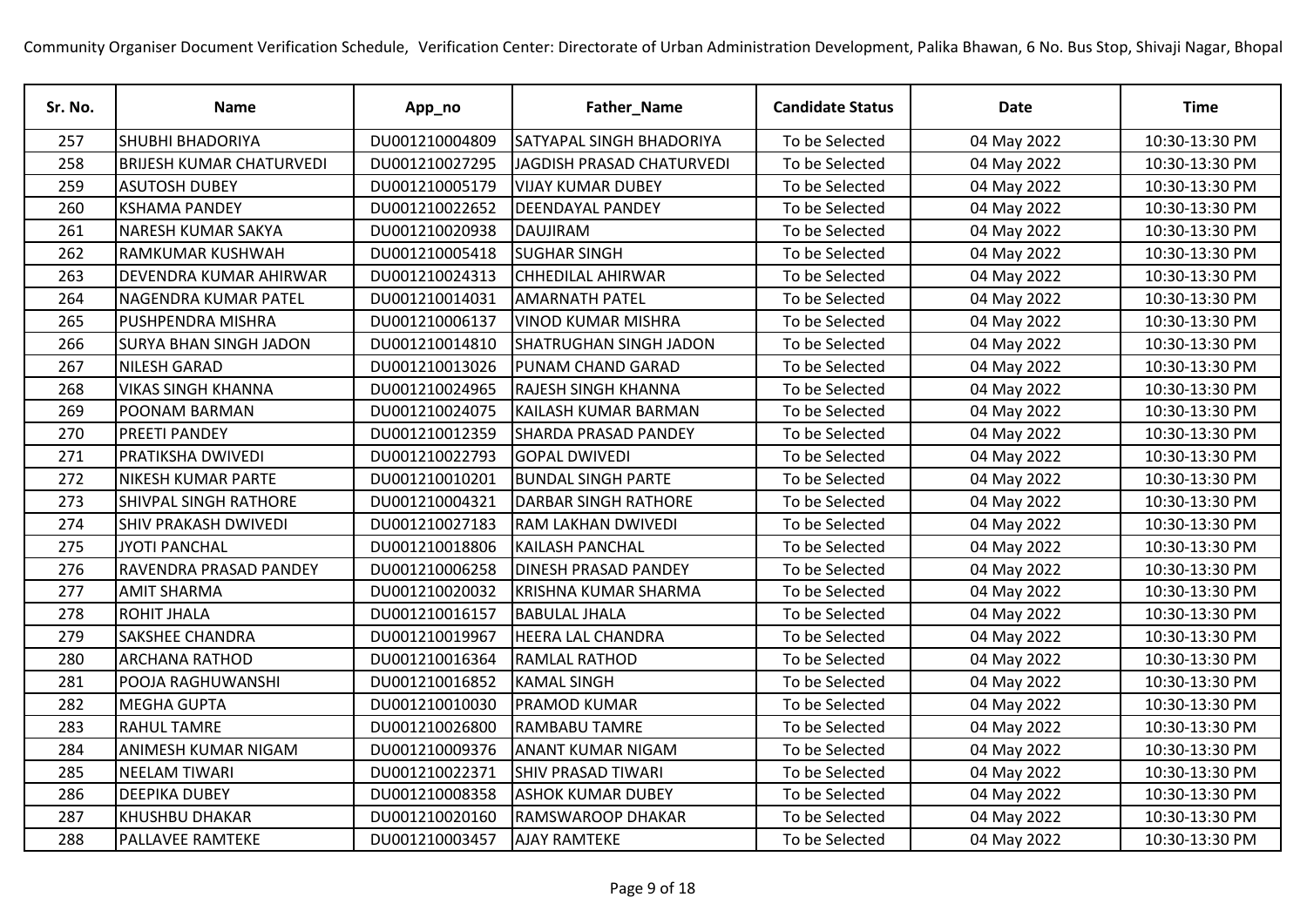| Sr. No. | <b>Name</b>                  | App_no         | Father_Name                  | <b>Candidate Status</b> | <b>Date</b> | Time           |
|---------|------------------------------|----------------|------------------------------|-------------------------|-------------|----------------|
| 289     | <b>PRACHI SAHU</b>           | DU001210001440 | <b>RAMESH SAHU</b>           | To be Selected          | 04 May 2022 | 10:30-13:30 PM |
| 290     | <b>RAJ SHARMA</b>            | DU001210004155 | <b>DHARMENDRA SHARMA</b>     | To be Selected          | 04 May 2022 | 10:30-13:30 PM |
| 291     | <b>MANOJ TIWARI</b>          | DU001210004073 | JAGDEESH TIWARI              | To be Selected          | 04 May 2022 | 10:30-13:30 PM |
| 292     | <b>SUDHIR DUBEY</b>          | DU001210003789 | <b>SUSHIL KUMAR</b>          | To be Selected          | 04 May 2022 | 10:30-13:30 PM |
| 293     | <b>SATYAM MANGAL</b>         | DU001210019908 | <b>ARVIND MANGAL</b>         | To be Selected          | 04 May 2022 | 10:30-13:30 PM |
| 294     | <b>MANEESH PARIHAR</b>       | DU001210019080 | BHAGIRATH                    | To be Selected          | 04 May 2022 | 10:30-13:30 PM |
| 295     | <b>RASHMI PAWAR</b>          | DU001210010577 | RAJU                         | To be Selected          | 04 May 2022 | 10:30-13:30 PM |
| 296     | NARENDRA KUMAR JATAV         | DU001210014773 | RADHESHYAM                   | To be Selected          | 04 May 2022 | 10:30-13:30 PM |
| 297     | RAMAKANT                     | DU001210008613 | <b>RAGHUBIR SINGH</b>        | To be Selected          | 04 May 2022 | 10:30-13:30 PM |
| 298     | <b>NARENDRA CHOUHAN</b>      | DU001210008647 | JAGDISH CHANDRA CHOUHAN      | To be Selected          | 04 May 2022 | 10:30-13:30 PM |
| 299     | PRATICHI JAIN                | DU001210018937 | <b>DEEPAK JAIN</b>           | To be Selected          | 04 May 2022 | 10:30-13:30 PM |
| 300     | <b>GAYATRI CHOURASIA</b>     | DU001210018083 | <b>HARI RAM CHOURASIA</b>    | To be Selected          | 04 May 2022 | 10:30-13:30 PM |
| 301     | SHIVRAJ AHIRWAR              | DU001210024518 | RAMRATAN                     | To be Selected          | 04 May 2022 | 14:00-17:00 PM |
| 302     | <b>RAHUL PARMAR</b>          | DU001210024247 | <b>MUNNA LAL</b>             | To be Selected          | 04 May 2022 | 14:00-17:00 PM |
| 303     | <b>SHALINI PATEL</b>         | DU001210001022 | <b>HARPRASAD PATEL</b>       | To be Selected          | 04 May 2022 | 14:00-17:00 PM |
| 304     | DEVENDRA KUMAR NAYAK         | DU001210005178 | <b>LALI KUMAR NAYAK</b>      | To be Selected          | 04 May 2022 | 14:00-17:00 PM |
| 305     | <b>NAMITA PARMAR</b>         | DU001210023551 | <b>PRAKASHCHANDRA PARMAR</b> | To be Selected          | 04 May 2022 | 14:00-17:00 PM |
| 306     | <b>JITENDRA</b>              | DU001210000047 | RAMKISHORE                   | To be Selected          | 04 May 2022 | 14:00-17:00 PM |
| 307     | POONAM GUPTA                 | DU001210004807 | <b>SHIV DAS GUPTA</b>        | To be Selected          | 04 May 2022 | 14:00-17:00 PM |
| 308     | <b>RAHUL RAY</b>             | DU001210002399 | <b>RADHE LAL</b>             | To be Selected          | 04 May 2022 | 14:00-17:00 PM |
| 309     | <b>BRIJ KISHOR</b>           | DU001210008872 | <b>RAM SANEHI</b>            | To be Selected          | 04 May 2022 | 14:00-17:00 PM |
| 310     | <b>LAXMI GOLHANI</b>         | DU001210016709 | <b>KUNWAR LAL</b>            | To be Selected          | 04 May 2022 | 14:00-17:00 PM |
| 311     | <b>RAMKISHAN KOLI</b>        | DU001210015861 | <b>SURESH KOLI</b>           | To be Selected          | 04 May 2022 | 14:00-17:00 PM |
| 312     | <b>ASHISH SAWNER</b>         | DU001210027354 | <b>KALURAM SAWNER</b>        | To be Selected          | 04 May 2022 | 14:00-17:00 PM |
| 313     | PRACHI MISHRA                | DU001210009213 | <b>KRISHNA KUMAR MISHRA</b>  | To be Selected          | 04 May 2022 | 14:00-17:00 PM |
| 314     | <b>RESHMA SAHU</b>           | DU001210027092 | MAHESH SAHU                  | To be Selected          | 04 May 2022 | 14:00-17:00 PM |
| 315     | APRAJITA KHATARKAR           | DU001210002956 | MUNNA LAL KHATARKAR          | To be Selected          | 04 May 2022 | 14:00-17:00 PM |
| 316     | <b>CHANDRA PRAKASH JATAV</b> | DU001210006897 | <b>GOPAL PRASAD JATAV</b>    | To be Selected          | 04 May 2022 | 14:00-17:00 PM |
| 317     | UPASNA RAGHUWANSHI           | DU001210004759 | <b>KISHAN SINGH</b>          | To be Selected          | 04 May 2022 | 14:00-17:00 PM |
| 318     | <b>TRAIVESH GAJBE</b>        | DU001210019736 | <b>DEVRAM GAJBE</b>          | To be Selected          | 04 May 2022 | 14:00-17:00 PM |
| 319     | <b>RINKI</b>                 | DU001210011512 | <b>RAGHUNATH PANTAVNE</b>    | To be Selected          | 04 May 2022 | 14:00-17:00 PM |
| 320     | <b>SHIVAM PRAJAPATI</b>      | DU001210004502 | KASHI PRASAD PRAJAPATI       | To be Selected          | 04 May 2022 | 14:00-17:00 PM |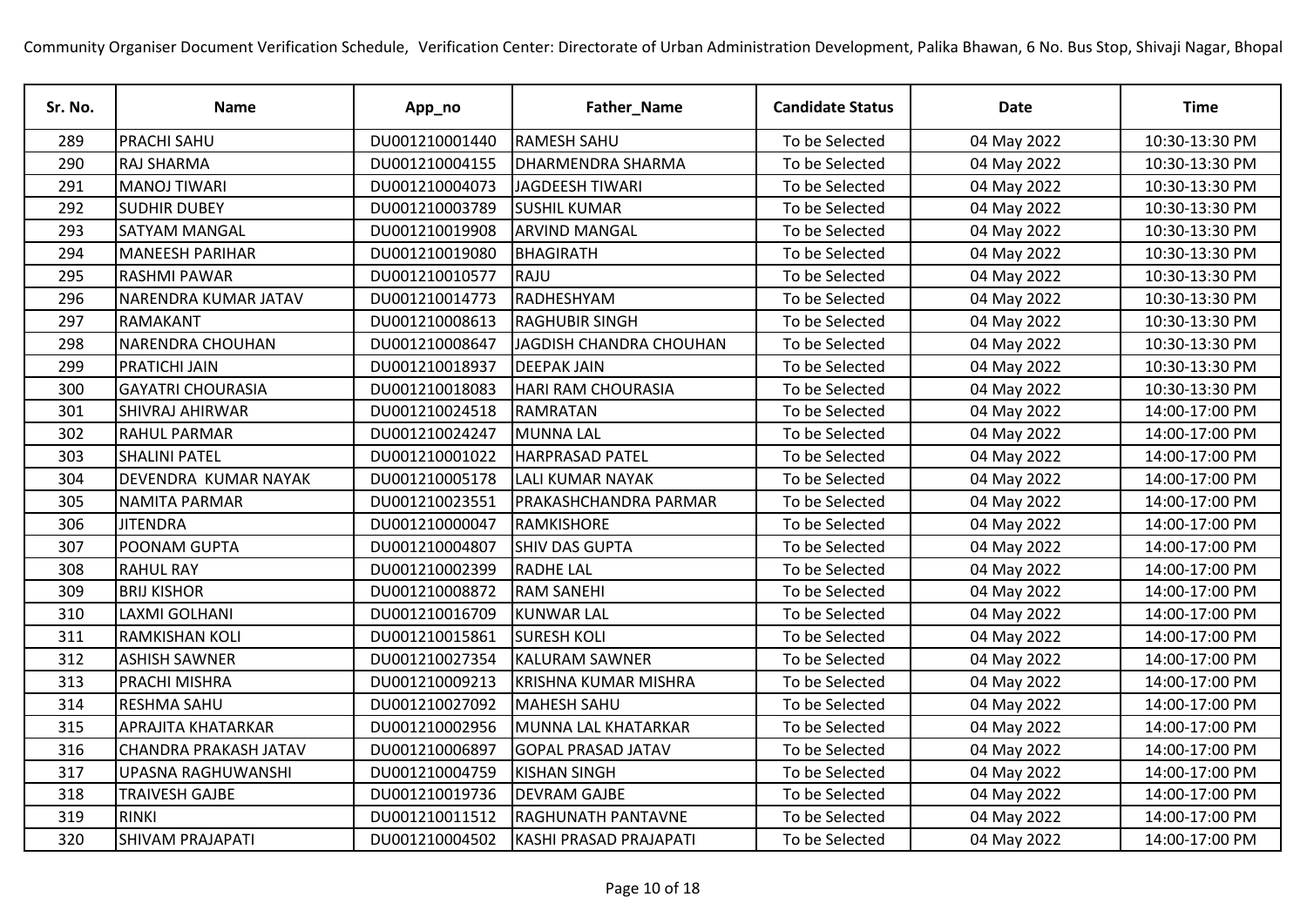| Sr. No. | <b>Name</b>                | App_no         | Father_Name                     | <b>Candidate Status</b> | <b>Date</b> | <b>Time</b>    |
|---------|----------------------------|----------------|---------------------------------|-------------------------|-------------|----------------|
| 321     | <b>AAKANKSHA PATHAK</b>    | DU001210011138 | <b>VIRENDRA PATHAK</b>          | To be Selected          | 04 May 2022 | 14:00-17:00 PM |
| 322     | <b>GAURAV DILERIYA</b>     | DU001210014310 | <b>SITARAM DILERIYA</b>         | To be Selected          | 04 May 2022 | 14:00-17:00 PM |
| 323     | <b>AKANKSHA TRIPATHI</b>   | DU001210003948 | <b>SESHMANI TRIPATHI</b>        | To be Selected          | 04 May 2022 | 14:00-17:00 PM |
| 324     | POONAM PATEL               | DU001210024615 | <b>RAJENDRA PRASAD PATEL</b>    | To be Selected          | 04 May 2022 | 14:00-17:00 PM |
| 325     | KAJUL CHOURASIA            | DU001210008751 | <b>SURENDRA KUMAR CHOURASIA</b> | To be Selected          | 04 May 2022 | 14:00-17:00 PM |
| 326     | POOJA PATIDAR              | DU001210014144 | <b>MOHANLAL PATIDAR</b>         | To be Selected          | 04 May 2022 | 14:00-17:00 PM |
| 327     | ROHIT JATAV                | DU001210009223 | <b>KAILASH</b>                  | To be Selected          | 04 May 2022 | 14:00-17:00 PM |
| 328     | POONAM THAKRE              | DU001210012807 | <b>LATESH THAKRE</b>            | To be Selected          | 04 May 2022 | 14:00-17:00 PM |
| 329     | <b>AKLESH PAWAR</b>        | DU001210000746 | <b>HEMRAJ PAWAR</b>             | To be Selected          | 04 May 2022 | 14:00-17:00 PM |
| 330     | <b>JYOTI SONI</b>          | DU001210024537 | <b>NAVNEET SONI</b>             | To be Selected          | 04 May 2022 | 14:00-17:00 PM |
| 331     | <b>VIKAS GANGLE</b>        | DU001210023768 | <b>BASANTILAL GANGLE</b>        | To be Selected          | 04 May 2022 | 14:00-17:00 PM |
| 332     | <b>RAM SUNDAR KUMHAR</b>   | DU001210014422 | <b>JHALLU KUMHAR</b>            | To be Selected          | 04 May 2022 | 14:00-17:00 PM |
| 333     | <b>GUNJAN GOYAL</b>        | DU001210007524 | MUKESH KUMAR GOYAL              | To be Selected          | 04 May 2022 | 14:00-17:00 PM |
| 334     | RAJKUMARI LODHI            | DU001210014366 | <b>PRATAP SINGH LODHI</b>       | To be Selected          | 04 May 2022 | 14:00-17:00 PM |
| 335     | <b>OMPRAKASH SATNAMI</b>   | DU001210018020 | RAMCHARAN SATNAMI               | To be Selected          | 04 May 2022 | 14:00-17:00 PM |
| 336     | <b>GANESH PANDRO</b>       | DU001210025091 | <b>UJIYAR SINGH PANDRO</b>      | To be Selected          | 04 May 2022 | 14:00-17:00 PM |
| 337     | <b>RASHMI SAGAR</b>        | DU001210007023 | UTTAM CHAND                     | To be Selected          | 04 May 2022 | 14:00-17:00 PM |
| 338     | <b>SUNEEL KUMAR SAKET</b>  | DU001210015060 | <b>BABOO LAL SAKET</b>          | To be Selected          | 04 May 2022 | 14:00-17:00 PM |
| 339     | DEVENDRA JATAV             | DU001210001916 | <b>KASHIRAM JATAV</b>           | To be Selected          | 04 May 2022 | 14:00-17:00 PM |
| 340     | SURPAL DUDWE               | DU001210008757 | <b>KHUM SINGH DUDWE</b>         | To be Selected          | 04 May 2022 | 14:00-17:00 PM |
| 341     | <b>ANIL MUWEL</b>          | DU001210016309 | <b>RAJA RAM MUWEL</b>           | To be Selected          | 04 May 2022 | 14:00-17:00 PM |
| 342     | <b>DHEERENDRA AWASTHI</b>  | DU001210025111 | <b>GYAN PRAKASH AWASTHI</b>     | To be Selected          | 04 May 2022 | 14:00-17:00 PM |
| 343     | PANKAJ KUMAR KERAM         | DU001210003511 | <b>PACHLU SINGH KERAM</b>       | To be Selected          | 04 May 2022 | 14:00-17:00 PM |
| 344     | MUKESH KUMAR TIWARI        | DU001210003696 | <b>KRISHNA MANI TIWARI</b>      | To be Selected          | 04 May 2022 | 14:00-17:00 PM |
| 345     | RAKESH KUMAR MARAVI        | DU001210025467 | <b>SUKAL SINGH MARAVI</b>       | To be Selected          | 04 May 2022 | 14:00-17:00 PM |
| 346     | <b>KRISHNA KHANGAR</b>     | DU001210016971 | MOTI LAL KHANGAR                | To be Selected          | 04 May 2022 | 14:00-17:00 PM |
| 347     | <b>SAJAL TIWARI</b>        | DU001210016514 | <b>RAJESH TIWARI</b>            | To be Selected          | 04 May 2022 | 14:00-17:00 PM |
| 348     | <b>SURESH KUMAR WADIVA</b> | DU001210002209 | SHRI ADHAR SINGH WADIVA         | To be Selected          | 04 May 2022 | 14:00-17:00 PM |
| 349     | <b>VIVEK KUMAR SHARMA</b>  | DU001210017644 | <b>RAM NIVAS SHARMA</b>         | To be Selected          | 04 May 2022 | 14:00-17:00 PM |
| 350     | <b>KASHIRAM BENAL</b>      | DU001210011223 | <b>RANJIT BENAL</b>             | To be Selected          | 04 May 2022 | 14:00-17:00 PM |
| 351     | DWARKA PRASAD PANDRE       | DU001210009713 | <b>BHARAT SINGH PANDRA</b>      | To be Selected          | 04 May 2022 | 14:00-17:00 PM |
| 352     | RAVI BRAHAMNE              | DU001210022741 | <b>SEWARAM BRAHAMNE</b>         | To be Selected          | 04 May 2022 | 14:00-17:00 PM |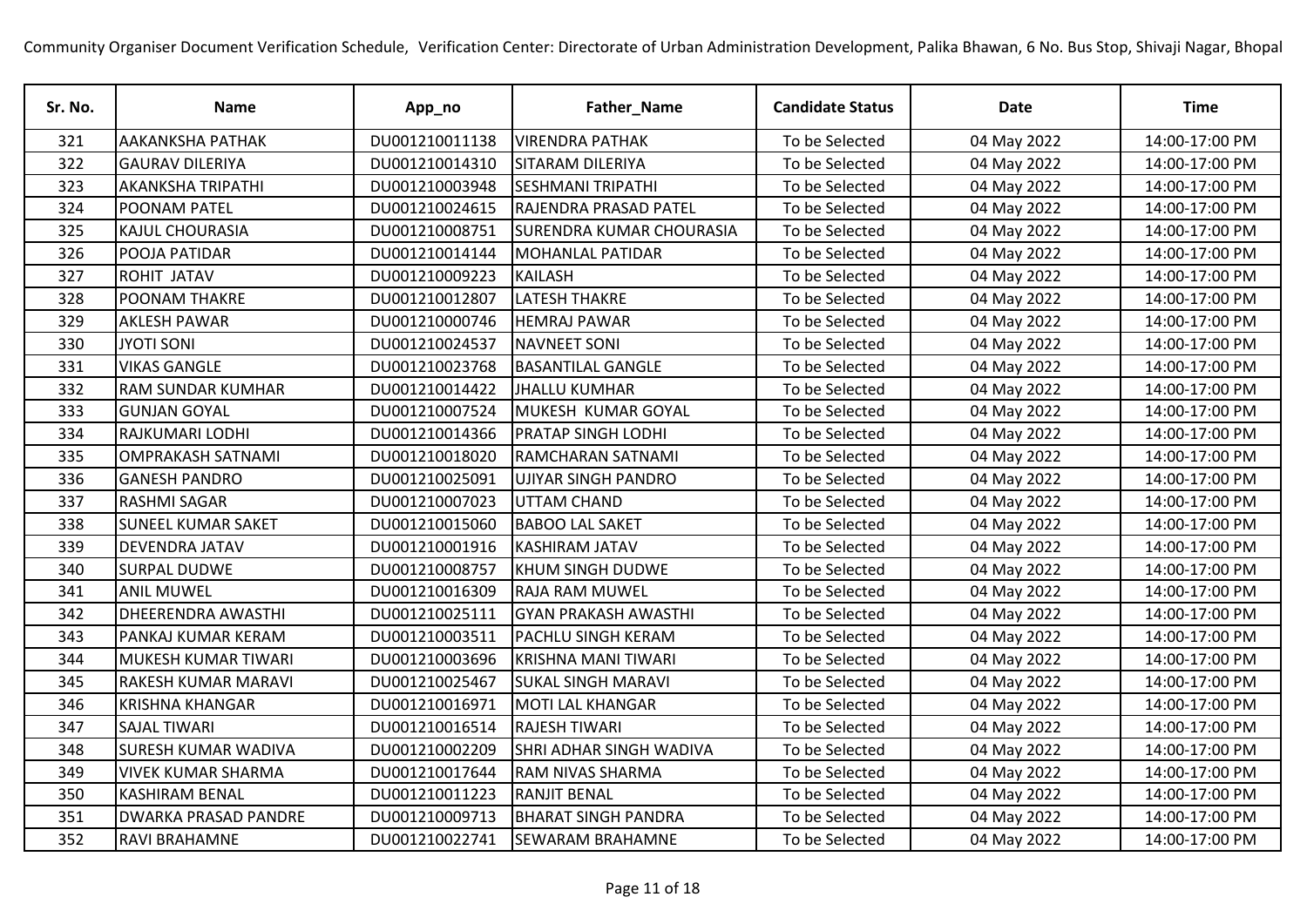| Sr. No. | <b>Name</b>             | App_no         | Father_Name                  | <b>Candidate Status</b> | Date        | Time           |
|---------|-------------------------|----------------|------------------------------|-------------------------|-------------|----------------|
| 353     | <b>AJAY PARMAR</b>      | DU001210000378 | <b>NADU PARMAR</b>           | To be Selected          | 04 May 2022 | 14:00-17:00 PM |
| 354     | <b>JYOTI NAMDEV</b>     | DU001210021268 | <b>MANGAL SINGH</b>          | To be Selected          | 04 May 2022 | 14:00-17:00 PM |
| 355     | <b>MAYANK SHARMA</b>    | DU001210006134 | <b>DEVI CHARAN</b>           | To be Selected          | 04 May 2022 | 14:00-17:00 PM |
| 356     | <b>DURGA BHALERAO</b>   | DU001210023608 | <b>REVARAM BHALERAO</b>      | To be Selected          | 04 May 2022 | 14:00-17:00 PM |
| 357     | <b>JYOTI HARAN</b>      | DU001210009197 | <b>RAJKUMAR HARAN</b>        | To be Selected          | 04 May 2022 | 14:00-17:00 PM |
| 358     | RAVINDRA SINGH          | DU001210016333 | BHAIYALAL                    | To be Selected          | 04 May 2022 | 14:00-17:00 PM |
| 359     | <b>DIPAK RAWAT</b>      | DU001210021327 | <b>JAM SINGH RAWAT</b>       | To be Selected          | 04 May 2022 | 14:00-17:00 PM |
| 360     | <b>DIPIKA KALME</b>     | DU001210003012 | <b>SOHAN KALME</b>           | To be Selected          | 04 May 2022 | 14:00-17:00 PM |
| 361     | <b>BHARTI ASATI</b>     | DU001210020280 | <b>PREMNARAYAN ASATI</b>     | To be Selected          | 05 May 2022 | 10:30-13:30 PM |
| 362     | <b>GOVIND</b>           | DU001210025479 | <b>LAKHAN LAL</b>            | To be Selected          | 05 May 2022 | 10:30-13:30 PM |
| 363     | <b>SUMARIYA CHOUGAD</b> | DU001210015433 | <b>VESTA CHOUGAD</b>         | To be Selected          | 05 May 2022 | 10:30-13:30 PM |
| 364     | PRIYANKA MALVIYA        | DU001210007299 | <b>SANTOSH MALVIYA</b>       | To be Selected          | 05 May 2022 | 10:30-13:30 PM |
| 365     | <b>ANIL</b>             | DU001210018821 | <b>KISHAN</b>                | To be Selected          | 05 May 2022 | 10:30-13:30 PM |
| 366     | <b>DEEPIKA SILAWAT</b>  | DU001210019900 | <b>BASANT KUMAR SILAWAT</b>  | To be Selected          | 05 May 2022 | 10:30-13:30 PM |
| 367     | <b>MANISHA UKEY</b>     | DU001210010230 | <b>KAPURCHAND UKEY</b>       | To be Selected          | 05 May 2022 | 10:30-13:30 PM |
| 368     | <b>VIMLA AHIRWAR</b>    | DU001210025492 | <b>RAMSHWAROOP AHIRWAR</b>   | To be Selected          | 05 May 2022 | 10:30-13:30 PM |
| 369     | <b>AJAY</b>             | DU001210010005 | <b>KADWA</b>                 | To be Selected          | 05 May 2022 | 10:30-13:30 PM |
| 370     | <b>VIRENDRA PANDRAM</b> | DU001210021215 | <b>MOHAN PANDRAM</b>         | To be Selected          | 05 May 2022 | 10:30-13:30 PM |
| 371     | <b>MONU</b>             | DU001210024903 | PURUSHOTTAM                  | To be Selected          | 05 May 2022 | 10:30-13:30 PM |
| 372     | <b>AKANKSHA SHARMA</b>  | DU001210012498 | <b>ROODRESH KUMAR SHARMA</b> | To be Selected          | 05 May 2022 | 10:30-13:30 PM |
| 373     | RAVINDRA DHAK           | DU001210020780 | MANSINGH                     | To be Selected          | 05 May 2022 | 10:30-13:30 PM |
| 374     | AKSHAY KUMAR MASARIYA   | DU001210007094 | DAYARAM MASARIYA             | To be Selected          | 05 May 2022 | 10:30-13:30 PM |
| 375     | <b>UDA MUVEL</b>        | DU001210012985 | <b>SOHAN SINGH MUVEL</b>     | To be Selected          | 05 May 2022 | 10:30-13:30 PM |
| 376     | <b>RAVI MUSAIDE</b>     | DU001210003466 | <b>ARJUN SINGH MUSAIDE</b>   | To be Selected          | 05 May 2022 | 10:30-13:30 PM |
| 377     | ANURADHA SINGH CHOUHAN  | DU001210009060 | NIRANJAN SINGH CHOUHAN       | To be Selected          | 05 May 2022 | 10:30-13:30 PM |
| 378     | <b>VANDANA PARTE</b>    | DU001210017525 | <b>BANAP SINGH</b>           | To be Selected          | 05 May 2022 | 10:30-13:30 PM |
| 379     | SNEHLATA                | DU001210014363 | <b>NATHU SINGH</b>           | To be Selected          | 05 May 2022 | 10:30-13:30 PM |
| 380     | LAKHAN                  | DU001210004751 | RATILAL                      | To be Selected          | 05 May 2022 | 10:30-13:30 PM |
| 381     | <b>DILIP CHOUHAN</b>    | DU001210015537 | <b>KAMALSINGH CHOHAN</b>     | To be Selected          | 05 May 2022 | 10:30-13:30 PM |
| 382     | POOJA MANDRE            | DU001210018869 | JAGDEESH MANDRE              | To be Selected          | 05 May 2022 | 10:30-13:30 PM |
| 383     | PREMLATA SOLANKI        | DU001210003197 | <b>NATHU SINGH SOLANKI</b>   | To be Selected          | 05 May 2022 | 10:30-13:30 PM |
| 384     | RAVINDRA PAWAR          | DU001210021522 | <b>GOVIND SINGH PAWAR</b>    | To be Selected          | 05 May 2022 | 10:30-13:30 PM |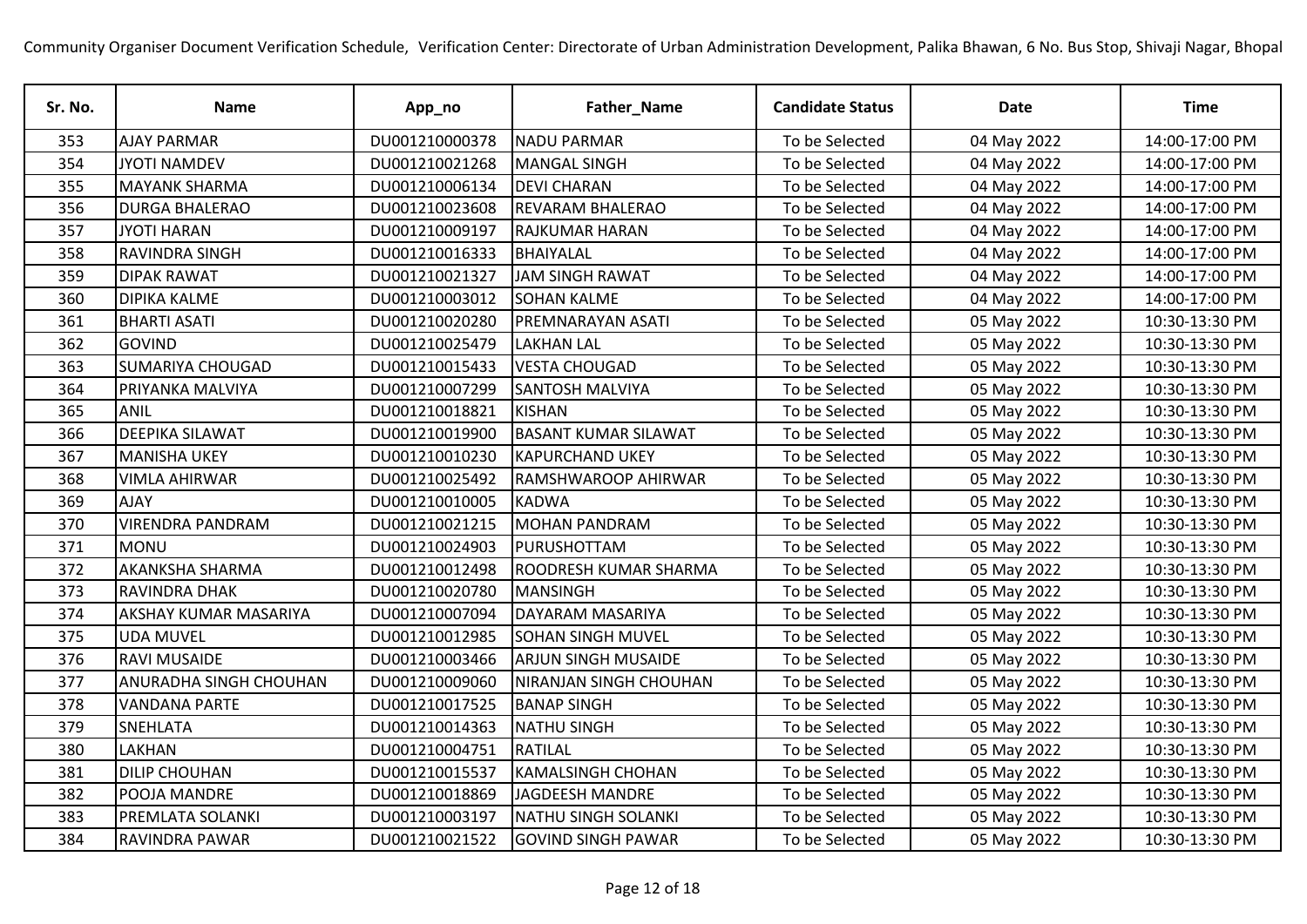| Sr. No. | Name                      | App_no         | Father_Name                     | <b>Candidate Status</b> | <b>Date</b> | <b>Time</b>    |
|---------|---------------------------|----------------|---------------------------------|-------------------------|-------------|----------------|
| 385     | <b>ABHA SINGH</b>         | DU001210016450 | <b>AMRIT SINGH</b>              | To be Selected          | 05 May 2022 | 10:30-13:30 PM |
| 386     | PRATIGYA MISHRA           | DU001210006273 | <b>KRISHNA KUMAR MISHRA</b>     | To be Selected          | 05 May 2022 | 10:30-13:30 PM |
| 387     | <b>DOLLY BHARGAVA</b>     | DU001210015109 | RAM BHAROSHA BHARGAVA           | To be Selected          | 05 May 2022 | 10:30-13:30 PM |
| 388     | <b>SMITA GOKHALE</b>      | DU001210018627 | <b>OMPRAKASH GOKHALE</b>        | To be Selected          | 05 May 2022 | 10:30-13:30 PM |
| 389     | <b>DHARMENDRA SOLANKI</b> | DU001210002339 | <b>SAWAI SINGH SOLANKI</b>      | To be Selected          | 05 May 2022 | 10:30-13:30 PM |
| 390     | RADHESHYAM DAMOR          | DU001210011848 | THAVRA DAMOR                    | To be Selected          | 05 May 2022 | 10:30-13:30 PM |
| 391     | DEVKARAN NIGAM            | DU001210018981 | <b>LALSINGH NIGAM</b>           | To be Selected          | 05 May 2022 | 10:30-13:30 PM |
| 392     | RAVIKANT TILGAM           | DU001210004680 | <b>AMAR SINGH</b>               | To be Selected          | 05 May 2022 | 10:30-13:30 PM |
| 393     | RADHIKA MANDLOI           | DU001210015906 | <b>BHOORASINGH MANDLOI</b>      | To be Selected          | 05 May 2022 | 10:30-13:30 PM |
| 394     | <b>VINAY BHABHAR</b>      | DU001210005981 | <b>VIR SINGH BHABHAR</b>        | To be Selected          | 05 May 2022 | 10:30-13:30 PM |
| 395     | PAYAL CHOUDHARY           | DU001210003733 | <b>BHGAWAN SINGH CHOUDHARY</b>  | To be Selected          | 05 May 2022 | 10:30-13:30 PM |
| 396     | <b>RAJNI</b>              | DU001210006582 | RAJENDRA                        | To be Selected          | 05 May 2022 | 10:30-13:30 PM |
| 397     | <b>DOLLY KHEMCHANDANI</b> | DU001210013025 | <b>SHANKAR LAL KHEMCHANDANI</b> | To be Selected          | 05 May 2022 | 10:30-13:30 PM |
| 398     | <b>KIRAN MISHRA</b>       | DU001210012283 | RAMKHELAVAN MISHRA              | To be Selected          | 05 May 2022 | 10:30-13:30 PM |
| 399     | PRADEEP KANASE            | DU001210008334 | <b>BADRI KANASE</b>             | To be Selected          | 05 May 2022 | 10:30-13:30 PM |
| 400     | RATNA PARMAR              | DU001210027848 | <b>MOHAN LAL PARMAR</b>         | To be Selected          | 05 May 2022 | 10:30-13:30 PM |
| 401     | <b>DIVYA CHOUBEY</b>      | DU001210015272 | <b>DWARKA PRASAD CHOUBEY</b>    | To be Selected          | 05 May 2022 | 10:30-13:30 PM |
| 402     | <b>TWINKLE PACHAYA</b>    | DU001210006247 | RAJENDRA SINGH PACHAYA          | To be Selected          | 05 May 2022 | 10:30-13:30 PM |
| 403     | POONAM WAIKER             | DU001210009393 | <b>ANANDRAO WAIKER</b>          | To be Selected          | 05 May 2022 | 10:30-13:30 PM |
| 404     | RAJESH BAGHEL             | DU001210003363 | <b>VESTA BAGHEL</b>             | To be Selected          | 05 May 2022 | 10:30-13:30 PM |
| 405     | <b>LAXMI GOHIYA</b>       | DU001210013414 | <b>N L GOHIYA</b>               | To be Selected          | 05 May 2022 | 10:30-13:30 PM |
| 406     | <b>MOHAN DAWAR</b>        | DU001210023094 | RAMLAL DAWAR                    | To be Selected          | 05 May 2022 | 10:30-13:30 PM |
| 407     | <b>VINOD PATEL</b>        | DU001210021242 | <b>RANJIT PATEL</b>             | To be Selected          | 05 May 2022 | 10:30-13:30 PM |
| 408     | <b>DINESH DAWAR</b>       | DU001210005636 | RICHHU                          | To be Selected          | 05 May 2022 | 10:30-13:30 PM |
| 409     | RAJENDRA MUWEL            | DU001210014402 | <b>KISHAN MUWEL</b>             | To be Selected          | 05 May 2022 | 10:30-13:30 PM |
| 410     | <b>JYOTI VERMA</b>        | DU001210008099 | KODULAL VERMA                   | To be Selected          | 05 May 2022 | 10:30-13:30 PM |
| 411     | <b>MANISH MAKWANA</b>     | DU001210000586 | KHUMAN SINGH MAKWANA            | To be Selected          | 05 May 2022 | 10:30-13:30 PM |
| 412     | <b>DURGESH KAWDE</b>      | DU001210026027 | <b>GAJRAJ SINGH KAWDE</b>       | To be Selected          | 05 May 2022 | 10:30-13:30 PM |
| 413     | ARVIND SINGH GODH         | DU001210025332 | <b>SARDAR SINGH</b>             | To be Selected          | 05 May 2022 | 10:30-13:30 PM |
| 414     | NITIN THAKURIA            | DU001210011824 | <b>SUKHINAND THAKURIA</b>       | To be Selected          | 05 May 2022 | 10:30-13:30 PM |
| 415     | <b>SUNIL BHANWAR</b>      | DU001210009388 | <b>MANOHAR</b>                  | To be Selected          | 05 May 2022 | 10:30-13:30 PM |
| 416     | RAMESHWARI GOUND          | DU001210010310 | <b>SHANKAR SINGH</b>            | To be Selected          | 05 May 2022 | 10:30-13:30 PM |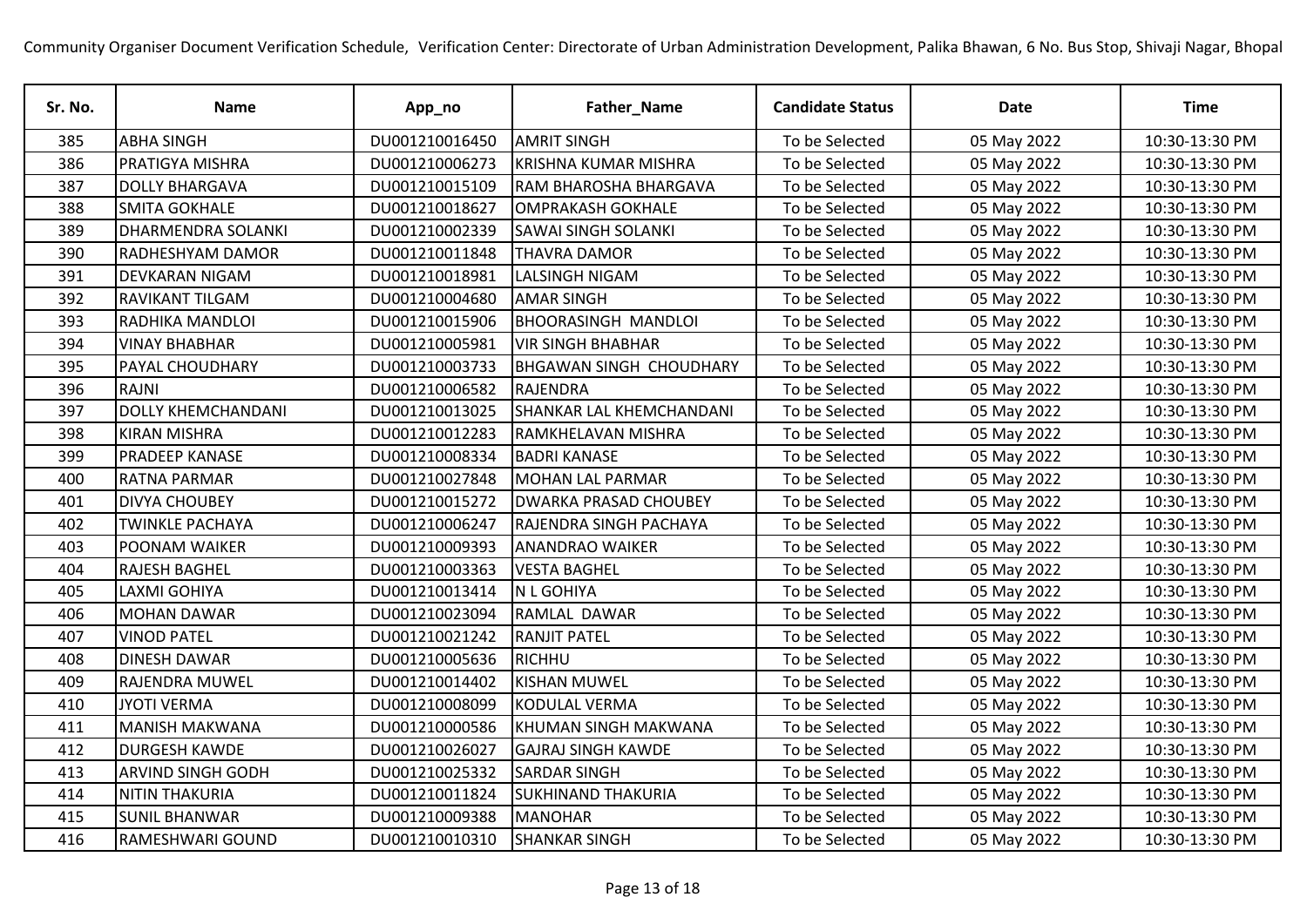| Sr. No. | <b>Name</b>                | App_no         | Father_Name                    | <b>Candidate Status</b> | Date        | Time           |
|---------|----------------------------|----------------|--------------------------------|-------------------------|-------------|----------------|
| 417     | <b>SOURABH MASKOLE</b>     | DU001210021541 | <b>GOPAL MASKOLE</b>           | To be Selected          | 05 May 2022 | 10:30-13:30 PM |
| 418     | <b>SHUBHAM BHARTI</b>      | DU001210023409 | <b>S C LAL BHARTI</b>          | To be Selected          | 05 May 2022 | 10:30-13:30 PM |
| 419     | <b>JITENDRA MORE</b>       | DU001210010835 | <b>MOHAN</b>                   | To be Selected          | 05 May 2022 | 10:30-13:30 PM |
| 420     | RADHESHYAM RAWAT           | DU001210017731 | <b>GAL SINGH RAWAT</b>         | To be Selected          | 05 May 2022 | 10:30-13:30 PM |
| 421     | <b>LAXMI MUVEL</b>         | DU001210010226 | <b>MALSINGH MUVEL</b>          | To be Selected          | 05 May 2022 | 14:00-17:00 PM |
| 422     | <b>ANITA</b>               | DU001210014447 | MOHANSINGH SOLANKI             | To be Selected          | 05 May 2022 | 14:00-17:00 PM |
| 423     | <b>KAMINI BHURIYA</b>      | DU001210024146 | <b>GOVIND BHURIYA</b>          | To be Selected          | 05 May 2022 | 14:00-17:00 PM |
| 424     | <b>KAPIL DUBEY</b>         | DU001210003370 | <b>KESHAV DUBEY</b>            | To be Selected          | 05 May 2022 | 14:00-17:00 PM |
| 425     | <b>AMEESHA GUPTA</b>       | DU001210018064 | <b>RAJESH KUMAR GUPTA</b>      | To be Selected          | 05 May 2022 | 14:00-17:00 PM |
| 426     | PRIYANKA SENGAR            | DU001210020606 | <b>RAM PRATAP SINGH SENGAR</b> | To be Selected          | 05 May 2022 | 14:00-17:00 PM |
| 427     | SNIGDHA SHARMA             | DU001210014476 | <b>MUKESH SHARMA</b>           | To be Selected          | 05 May 2022 | 14:00-17:00 PM |
| 428     | <b>HIMANSHI TOMAR</b>      | DU001210011258 | <b>RAMSEVAK TOMAR</b>          | To be Selected          | 05 May 2022 | 14:00-17:00 PM |
| 429     | <b>JAYSHREE BHATT</b>      | DU001210008843 | <b>GANGARAM BHATT</b>          | To be Selected          | 05 May 2022 | 14:00-17:00 PM |
| 430     | <b>SUMAN LATA</b>          | DU001210018039 | <b>BALBHADRA SINGH</b>         | To be Selected          | 05 May 2022 | 14:00-17:00 PM |
| 431     | <b>PANKAJ KUMAR</b>        | DU001210011922 | <b>HARI SINGH</b>              | To be Selected          | 05 May 2022 | 14:00-17:00 PM |
| 432     | RAVI KANT SHARMA           | DU001210012713 | LAXMI NARAYAN SHARMA           | To be Selected          | 05 May 2022 | 14:00-17:00 PM |
| 433     | <b>BHARTI DEVI PARASTE</b> | DU001210025670 | <b>LAL SINGH PARASTE</b>       | To be Selected          | 05 May 2022 | 14:00-17:00 PM |
| 434     | <b>SUSHMA TEKAM</b>        | DU001210024809 | <b>RAMDEEN TEKAM</b>           | To be Selected          | 05 May 2022 | 14:00-17:00 PM |
| 435     | <b>BHAVNA DWIVEDI</b>      | DU001210023177 | <b>ASHOK KUMAR</b>             | To be Selected          | 05 May 2022 | 14:00-17:00 PM |
| 436     | <b>SHARDA CHOUHAN</b>      | DU001210003895 | <b>UNKAR CHOUHAN</b>           | To be Selected          | 05 May 2022 | 14:00-17:00 PM |
| 437     | RACHANA GOUND              | DU001210026102 | <b>BHAGWANDAS GOUND</b>        | To be Selected          | 05 May 2022 | 14:00-17:00 PM |
| 438     | <b>KAVITA SOLANKI</b>      | DU001210003801 | <b>RAJU SOLANKI</b>            | To be Selected          | 05 May 2022 | 14:00-17:00 PM |
| 439     | <b>KANJU NAGAR</b>         | DU001210020319 | <b>DHANNA LAL NAGAR</b>        | To be Selected          | 05 May 2022 | 14:00-17:00 PM |
| 440     | ANJU LATA GOUND            | DU001210022759 | <b>SUGAR LAL</b>               | To be Selected          | 05 May 2022 | 14:00-17:00 PM |
| 441     | <b>SWATI CHOUHAN</b>       | DU001210014524 | <b>DAVALSINGH CHOUHAN</b>      | To be Selected          | 05 May 2022 | 14:00-17:00 PM |
| 442     | <b>AALIM KHAN</b>          | DU001210023382 | <b>MULAYAM KHAN</b>            | To be Selected          | 05 May 2022 | 14:00-17:00 PM |
| 443     | <b>DIVYA BILWAL</b>        | DU001210020047 | <b>RALU SINGH BILWAL</b>       | To be Selected          | 05 May 2022 | 14:00-17:00 PM |
| 444     | <b>SANGEETA DHAKAR</b>     | DU001210026172 | <b>HARIVILAS DHAKAR</b>        | To be Selected          | 05 May 2022 | 14:00-17:00 PM |
| 445     | <b>RAJNI MASRE</b>         | DU001210014316 | <b>NANDRAM MASRE</b>           | To be Selected          | 05 May 2022 | 14:00-17:00 PM |
| 446     | REKHA MARKAM               | DU001210015619 | MOHAN SINGH MARKAM             | To be Selected          | 05 May 2022 | 14:00-17:00 PM |
| 447     | <b>VIPIN SAXENA</b>        | DU001210008037 | CHANDRA KUMAR SAXENA           | To be Selected          | 05 May 2022 | 14:00-17:00 PM |
| 448     | <b>SUSHILA BAGHEL</b>      | DU001210001817 | <b>DAL SINGH</b>               | To be Selected          | 05 May 2022 | 14:00-17:00 PM |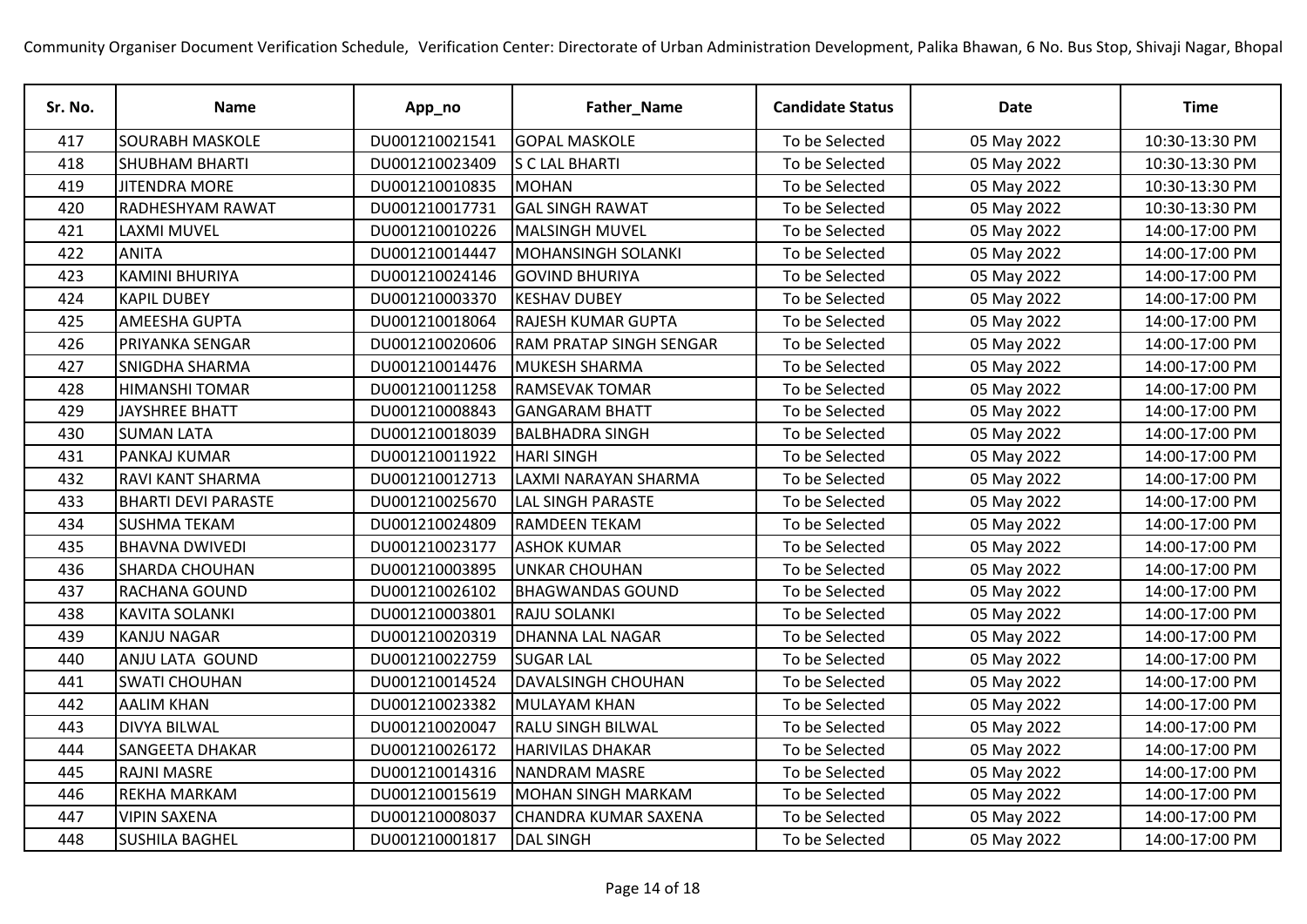| Sr. No. | <b>Name</b>                    | App_no         | Father_Name                    | <b>Candidate Status</b> | Date        | Time           |
|---------|--------------------------------|----------------|--------------------------------|-------------------------|-------------|----------------|
| 449     | <b>SUSHMA</b>                  | DU001210023852 | <b>SHANKAR</b>                 | To be Selected          | 05 May 2022 | 14:00-17:00 PM |
| 450     | <b>RADHE RAMAN</b>             | DU001210006955 | <b>KANHAIYA LAL</b>            | To be Selected          | 05 May 2022 | 14:00-17:00 PM |
| 451     | <b>PRADEEP GAUR</b>            | DU001210009706 | <b>RAMSEVAK GAUR</b>           | To be Selected          | 05 May 2022 | 14:00-17:00 PM |
| 452     | ANIL KUMAR SHARMA              | DU001210006914 | <b>SITARAM</b>                 | To be Selected          | 05 May 2022 | 14:00-17:00 PM |
| 453     | <b>MANISHA</b>                 | DU001210012168 | <b>SUNIL KUMAR PRAJAPATI</b>   | To be Selected          | 05 May 2022 | 14:00-17:00 PM |
| 454     | <b>VANDANA UPADHYAY</b>        | DU001210027406 | <b>SHRIPAL UPADHYAY</b>        | To be Selected          | 05 May 2022 | 14:00-17:00 PM |
| 455     | <b>SATYA VIJAY THAKUR</b>      | DU001210026392 | <b>PRAN SINGH</b>              | To be Selected          | 05 May 2022 | 14:00-17:00 PM |
| 456     | <b>SHIVRAJ SINGH RAWAT</b>     | DU001210020315 | <b>KAMAL SINGH RAWAT</b>       | To be Selected          | 05 May 2022 | 14:00-17:00 PM |
| 457     | <b>APARNA DWIVEDI</b>          | DU001210022467 | lashok dwivedi                 | To be Selected          | 05 May 2022 | 14:00-17:00 PM |
| 458     | <b>SUKARAM BAGHEL</b>          | DU001210022522 | <b>LONGSINGH BAGHEL</b>        | To be Selected          | 05 May 2022 | 14:00-17:00 PM |
| 459     | RAMKUMAR MEENA                 | DU001210009549 | <b>RAMNATH MEENA</b>           | To be Selected          | 05 May 2022 | 14:00-17:00 PM |
| 460     | <b>UPENDRA SINGH</b>           | DU001210024393 | PATIRAM                        | To be Selected          | 05 May 2022 | 14:00-17:00 PM |
| 461     | <b>SAURABH GOYAL</b>           | DU001210009389 | <b>RAVINDRA GOYAL</b>          | Waiting                 | 05 May 2022 | 14:00-17:00 PM |
| 462     | SHIVMOHAN AGNIHOTRI            | DU001210020905 | <b>PRAMOD AGNIHOTRI</b>        | Waiting                 | 05 May 2022 | 14:00-17:00 PM |
| 463     | <b>ABHISHEK SINGH GAHARWAR</b> | DU001210017774 | <b>SAMSHER SINGH</b>           | Waiting                 | 05 May 2022 | 14:00-17:00 PM |
| 464     | <b>ANURAG GUPTA</b>            | DU001210017298 | <b>RAJ KUMAR GUPTA</b>         | Waiting                 | 05 May 2022 | 14:00-17:00 PM |
| 465     | <b>SAURABH KUMAR TIWARI</b>    | DU001210003528 | <b>RAMPRAKASH TIWARI</b>       | Waiting                 | 05 May 2022 | 14:00-17:00 PM |
| 466     | <b>PRABAL PANDEY</b>           | DU001210014998 | <b>VIRENDRA PANDEY</b>         | Waiting                 | 05 May 2022 | 14:00-17:00 PM |
| 467     | <b>ANURAG TIWARI</b>           | DU001210024445 | <b>PURAN LAL</b>               | Waiting                 | 05 May 2022 | 14:00-17:00 PM |
| 468     | <b>ANKIT KUMAR PATHAK</b>      | DU001210022398 | <b>BABU LAL PATHAK</b>         | Waiting                 | 05 May 2022 | 14:00-17:00 PM |
| 469     | <b>SACHIN SINGH KUSHWAH</b>    | DU001210000257 | <b>SANTOSH SINGH KUSHWAH</b>   | Waiting                 | 05 May 2022 | 14:00-17:00 PM |
| 470     | KAPIL KUMAR NAMDEV             | DU001210020800 | <b>VISHNU PRAKASH NAMDEV</b>   | Waiting                 | 05 May 2022 | 14:00-17:00 PM |
| 471     | <b>RISHABH SHUKLA</b>          | DU001210000238 | <b>RAMAKANT SHUKLA</b>         | Waiting                 | 05 May 2022 | 14:00-17:00 PM |
| 472     | <b>SHUBHANK NAYAK</b>          | DU001210000965 | <b>SNEH NAYAK</b>              | Waiting                 | 05 May 2022 | 14:00-17:00 PM |
| 473     | RANDEEP SINGH CHHABRA          | DU001210015283 | <b>PARVINDER SINGH CHHABRA</b> | Waiting                 | 05 May 2022 | 14:00-17:00 PM |
| 474     | <b>ARPIT KUMAR GUPTA</b>       | DU001210003677 | R K GUPTA                      | Waiting                 | 05 May 2022 | 14:00-17:00 PM |
| 475     | <b>SHIVAM DWIVEDI</b>          | DU001210013924 | <b>ARVIND DWIVEDI</b>          | Waiting                 | 05 May 2022 | 14:00-17:00 PM |
| 476     | <b>CHANKI DUBEY</b>            | DU001210001505 | <b>NAND KISHOR DUBEY</b>       | Waiting                 | 05 May 2022 | 14:00-17:00 PM |
| 477     | <b>HIMALAYA GUPTA</b>          | DU001210007148 | <b>MUKESH GUPTA</b>            | Waiting                 | 05 May 2022 | 14:00-17:00 PM |
| 478     | AKASH KUMAR NAMDEV             | DU001210010174 | <b>KAMAL NAMDEV</b>            | Waiting                 | 05 May 2022 | 14:00-17:00 PM |
| 479     | DHARMENDRA LODHI               | DU001210014113 | <b>RAGNATH LODHI</b>           | Waiting                 | 05 May 2022 | 14:00-17:00 PM |
| 480     | <b>NAVEEN SINGH</b>            | DU001210001185 | <b>NARENDRA SINGH</b>          | Waiting                 | 05 May 2022 | 14:00-17:00 PM |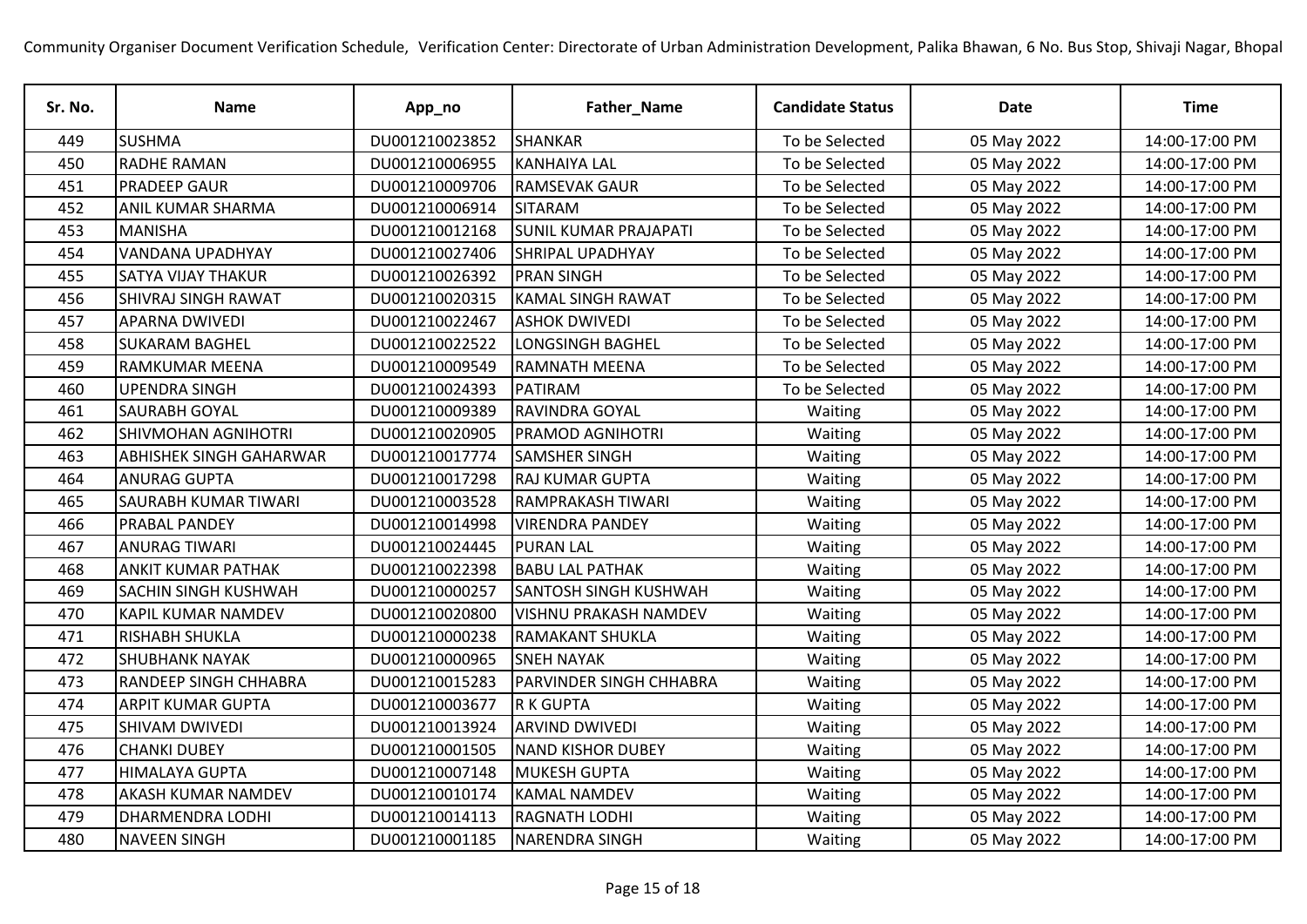| Sr. No. | Name                          | App_no         | Father_Name                 | <b>Candidate Status</b> | <b>Date</b> | <b>Time</b>    |
|---------|-------------------------------|----------------|-----------------------------|-------------------------|-------------|----------------|
| 481     | <b>MD ASAHAB</b>              | DU001210027896 | <b>MD RAJUN</b>             | Waiting                 | 06 May 2022 | 10:30-13:30 PM |
| 482     | <b>SAVINDRA NAKHATE</b>       | DU001210019415 | <b>DHANIRAM NAKHATE</b>     | Waiting                 | 06 May 2022 | 10:30-13:30 PM |
| 483     | YOGENDRA VARMA                | DU001210020968 | JAGDISH VARMA               | Waiting                 | 06 May 2022 | 10:30-13:30 PM |
| 484     | <b>SOURABH VERMA</b>          | DU001210017303 | <b>VIJAY VERMA</b>          | Waiting                 | 06 May 2022 | 10:30-13:30 PM |
| 485     | <b>BARUN KEWAT</b>            | DU001210015193 | HARISH CHANDRA KEWAT        | Waiting                 | 06 May 2022 | 10:30-13:30 PM |
| 486     | <b>SURESH CHANDER</b>         | DU001210001963 | <b>KHANIYA LAL</b>          | Waiting                 | 06 May 2022 | 10:30-13:30 PM |
| 487     | <b>ANKIT</b>                  | DU001210009390 | <b>JORAWAL</b>              | Waiting                 | 06 May 2022 | 10:30-13:30 PM |
| 488     | RAJA SINGH DANGI              | DU001210014396 | OM PRAKASH DANGI            | Waiting                 | 06 May 2022 | 10:30-13:30 PM |
| 489     | <b>PUSHPENDRA PATIL</b>       | DU001210000284 | <b>JAGANNATH PATIL</b>      | Waiting                 | 06 May 2022 | 10:30-13:30 PM |
| 490     | <b>AISHWARYA KATRE</b>        | DU001210013899 | YUGALKISHOR KATRE           | Waiting                 | 06 May 2022 | 10:30-13:30 PM |
| 491     | <b>SUNIL KUMAR RAHANGDALE</b> | DU001210022068 | <b>DEBILAL RAHANGDALE</b>   | Waiting                 | 06 May 2022 | 10:30-13:30 PM |
| 492     | <b>AKHIL KHANDAGADE</b>       | DU001210008974 | <b>GANPATI KHANDAGADE</b>   | Waiting                 | 06 May 2022 | 10:30-13:30 PM |
| 493     | <b>DURGESH YADAV</b>          | DU001210001006 | <b>RAM VISHAL</b>           | Waiting                 | 06 May 2022 | 10:30-13:30 PM |
| 494     | PRASHANT CHAKRAWARTI          | DU001210025852 | <b>RAMESH CHAKRAWARTI</b>   | Waiting                 | 06 May 2022 | 10:30-13:30 PM |
| 495     | <b>DEEPENDRA JADON</b>        | DU001210001157 | KHUMAN SINGH JADON          | Waiting                 | 06 May 2022 | 10:30-13:30 PM |
| 496     | <b>SAMARPIT JAIN</b>          | DU001210009272 | <b>KISHAN KUMAR JAIN</b>    | Waiting                 | 06 May 2022 | 10:30-13:30 PM |
| 497     | <b>SHIVAM DUBEY</b>           | DU001210022783 | <b>SHIV DAYAL</b>           | Waiting                 | 06 May 2022 | 10:30-13:30 PM |
| 498     | <b>AMAR SINGH RAJPOOT</b>     | DU001210015248 | JHANAK SINGH RAJPOOT        | Waiting                 | 06 May 2022 | 10:30-13:30 PM |
| 499     | <b>DIPANSHU DWIVEDI</b>       | DU001210018747 | <b>DILEEP KUMAR DWIVEDI</b> | Waiting                 | 06 May 2022 | 10:30-13:30 PM |
| 500     | <b>SATWIK SINGH</b>           | DU001210015638 | <b>SHAILENDRA SINGH</b>     | Waiting                 | 06 May 2022 | 10:30-13:30 PM |
| 501     | <b>PREETI PARDHI</b>          | DU001210027760 | LILENDRA KUMAR PARDHI       | Waiting                 | 06 May 2022 | 10:30-13:30 PM |
| 502     | JITENDRA KUMAR KAMBLE         | DU001210013364 | <b>SANTOSH KUMAR KAMBLE</b> | Waiting                 | 06 May 2022 | 10:30-13:30 PM |
| 503     | <b>GAJRAJ</b>                 | DU001210025030 | <b>GOPAL SINGH</b>          | Waiting                 | 06 May 2022 | 10:30-13:30 PM |
| 504     | <b>GOURAV KUMAR SAGAR</b>     | DU001210019086 | <b>SURENDRA KUMAR SAGAR</b> | Waiting                 | 06 May 2022 | 10:30-13:30 PM |
| 505     | <b>VINOD CHOUHAN</b>          | DU001210025037 | <b>AMBARAM CHOUHAN</b>      | Waiting                 | 06 May 2022 | 10:30-13:30 PM |
| 506     | <b>VIJAY AHIRWAR</b>          | DU001210007066 | <b>ATMARAM AHIRWAR</b>      | Waiting                 | 06 May 2022 | 10:30-13:30 PM |
| 507     | RASHMI RAGHUWANSHI            | DU001210027951 | <b>ATMARAM RAGHUWANSHI</b>  | Waiting                 | 06 May 2022 | 10:30-13:30 PM |
| 508     | <b>SONA KURMI</b>             | DU001210027365 | <b>MANOHAR LAL</b>          | Waiting                 | 06 May 2022 | 10:30-13:30 PM |
| 509     | SEEMA SHARMA                  | DU001210015531 | <b>GOPAL SHARMA</b>         | Waiting                 | 06 May 2022 | 10:30-13:30 PM |
| 510     | <b>MANISH KUMAR VERMA</b>     | DU001210016353 | <b>TRIVENI PRASAD VERMA</b> | Waiting                 | 06 May 2022 | 10:30-13:30 PM |
| 511     | <b>SUPRIYA GUPTA</b>          | DU001210027255 | <b>SHANKAR DAYAL GUPTA</b>  | Waiting                 | 06 May 2022 | 10:30-13:30 PM |
| 512     | <b>SONAM RAGHUWANSHI</b>      | DU001210015893 | MAHENDRA SINGH RAGHUWANSH   | Waiting                 | 06 May 2022 | 10:30-13:30 PM |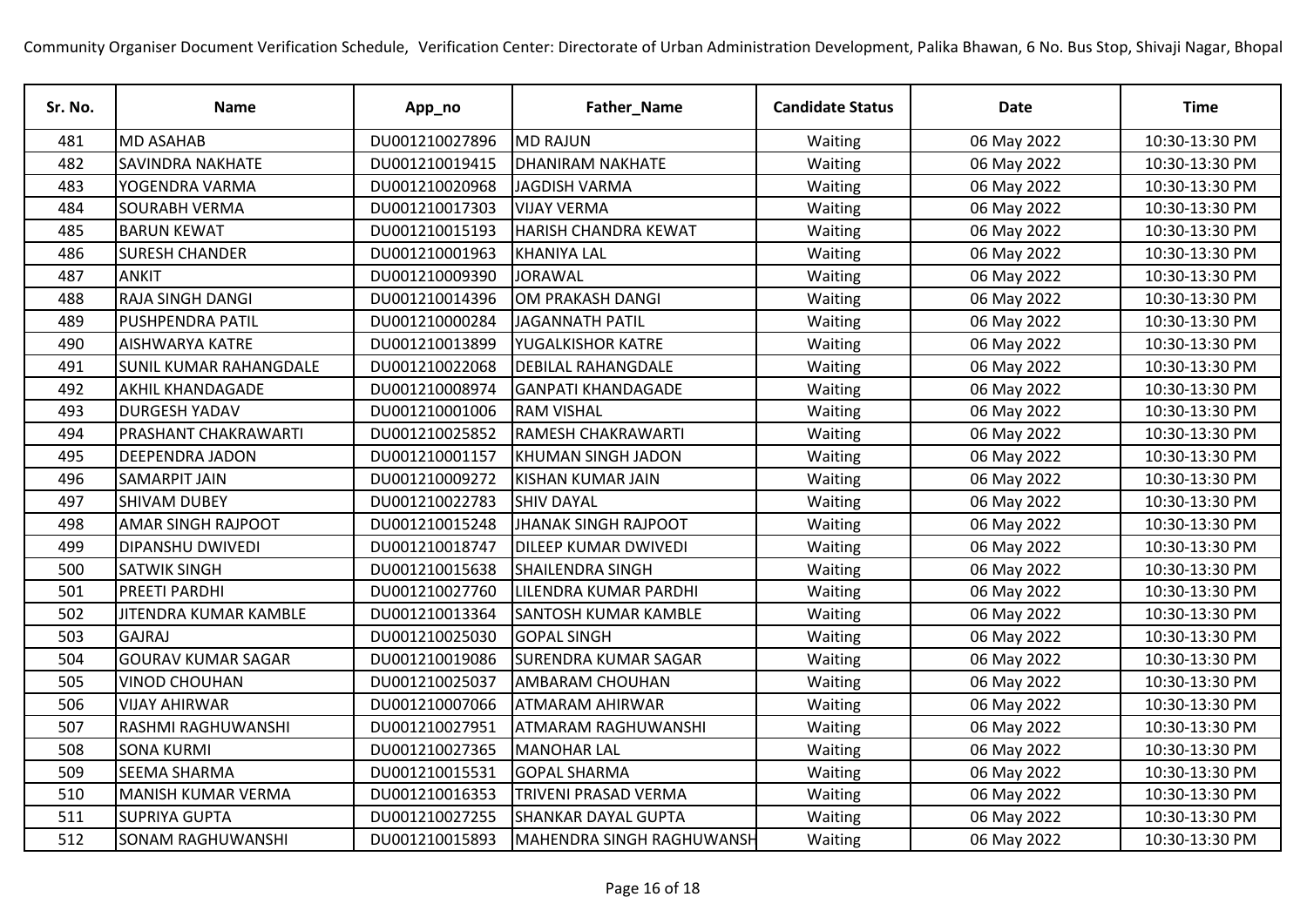| Sr. No. | <b>Name</b>                  | App_no         | Father_Name                      | <b>Candidate Status</b> | <b>Date</b> | <b>Time</b>    |
|---------|------------------------------|----------------|----------------------------------|-------------------------|-------------|----------------|
| 513     | <b>DEVRAJ AHIRWAR</b>        | DU001210011972 | <b>BABU LAL</b>                  | Waiting                 | 06 May 2022 | 10:30-13:30 PM |
| 514     | <b>RASHMI LODHI</b>          | DU001210020772 | JAMMAN PRASAD LODHI              | Waiting                 | 06 May 2022 | 10:30-13:30 PM |
| 515     | <b>DEEPIKA KACHHI</b>        | DU001210013791 | <b>ASHWINI VERMA</b>             | Waiting                 | 06 May 2022 | 10:30-13:30 PM |
| 516     | <b>SWETA KAURAV</b>          | DU001210026693 | <b>SAHAB SINGH KAURAV</b>        | Waiting                 | 06 May 2022 | 10:30-13:30 PM |
| 517     | <b>MANU PAWAR</b>            | DU001210012447 | PRABHUDYAL                       | Waiting                 | 06 May 2022 | 10:30-13:30 PM |
| 518     | PAWAN KUMAR VERMA            | DU001210006876 | <b>MANOHAR VARMA</b>             | Waiting                 | 06 May 2022 | 10:30-13:30 PM |
| 519     | <b>VIJAY KUMAR BARKHANE</b>  | DU001210012512 | <b>ANAND RAM BARKHANE</b>        | Waiting                 | 06 May 2022 | 10:30-13:30 PM |
| 520     | <b>RICHA</b>                 | DU001210018678 | <b>VIJAY KUMAR MOURYA</b>        | Waiting                 | 06 May 2022 | 10:30-13:30 PM |
| 521     | <b>ARTI PARIHAR</b>          | DU001210018413 | <b>PRATAP SINGH PARIHAR</b>      | Waiting                 | 06 May 2022 | 10:30-13:30 PM |
| 522     | <b>NISHI RAGHUVANSHI</b>     | DU001210023074 | <b>BHAGVAN SINGH RAGHUVANSHI</b> | Waiting                 | 06 May 2022 | 10:30-13:30 PM |
| 523     | <b>AKANKSHA DWIVEDI</b>      | DU001210022561 | <b>GOPAL DWIVEDI</b>             | Waiting                 | 06 May 2022 | 14:00-17:00 PM |
| 524     | <b>BHAGYASHRI PATEL</b>      | DU001210020784 | <b>LAKHAN SINGH PATEL</b>        | Waiting                 | 06 May 2022 | 14:00-17:00 PM |
| 525     | <b>NEHA CHOURASIYA</b>       | DU001210019961 | RAMESH KUMAR CHOURASIYA          | Waiting                 | 06 May 2022 | 14:00-17:00 PM |
| 526     | <b>ADISHAKTI MISHRA</b>      | DU001210025589 | <b>SUNIL KUMAR MISHRA</b>        | Waiting                 | 06 May 2022 | 14:00-17:00 PM |
| 527     | <b>NEHA KIRAR</b>            | DU001210010400 | <b>MOHAN LAL KIRAR</b>           | Waiting                 | 06 May 2022 | 14:00-17:00 PM |
| 528     | <b>VIJAY HANOTIYA</b>        | DU001210004362 | <b>TARACHAND HANOTIYA</b>        | Waiting                 | 06 May 2022 | 14:00-17:00 PM |
| 529     | <b>RASHMI SIRVYYA</b>        | DU001210016710 | <b>ASHOK SIRVYYA</b>             | Waiting                 | 06 May 2022 | 14:00-17:00 PM |
| 530     | <b>SANJAY BHANDARI</b>       | DU001210001486 | <b>BHAVSAR BHANDARI</b>          | Waiting                 | 06 May 2022 | 14:00-17:00 PM |
| 531     | <b>ROSHNI VERMA</b>          | DU001210007233 | <b>LALJI RAM VERMA</b>           | Waiting                 | 06 May 2022 | 14:00-17:00 PM |
| 532     | LOVEKESH NETAM               | DU001210020479 | <b>PANCHUSINGH NETAM</b>         | Waiting                 | 06 May 2022 | 14:00-17:00 PM |
| 533     | <b>SEEMA MALVIYA</b>         | DU001210015791 | <b>AJAY MALVIYA</b>              | Waiting                 | 06 May 2022 | 14:00-17:00 PM |
| 534     | <b>MANGLESH BHILALA</b>      | DU001210022066 | <b>KALU SINGH BHILALA</b>        | Waiting                 | 06 May 2022 | 14:00-17:00 PM |
| 535     | <b>SHYAM LAL JAMRE</b>       | DU001210002389 | JASMAL JAMRE                     | Waiting                 | 06 May 2022 | 14:00-17:00 PM |
| 536     | KOUSHIKI KUMAR UIKEY         | DU001210016942 | <b>SANTKUAMAR UIKEY</b>          | Waiting                 | 06 May 2022 | 14:00-17:00 PM |
| 537     | <b>RAHUL TATPAL</b>          | DU001210007152 | <b>JAI SINGH TATPAL</b>          | Waiting                 | 06 May 2022 | 14:00-17:00 PM |
| 538     | <b>ANANDSINGH MANDLOI</b>    | DU001210010116 | <b>BAHARSINGH MANDLOI</b>        | Waiting                 | 06 May 2022 | 14:00-17:00 PM |
| 539     | <b>VIKASH KOL</b>            | DU001210018621 | <b>RAM DASH KOL</b>              | Waiting                 | 06 May 2022 | 14:00-17:00 PM |
| 540     | <b>HARISH KANASH</b>         | DU001210006103 | <b>BHAWSINGH KANASH</b>          | Waiting                 | 06 May 2022 | 14:00-17:00 PM |
| 541     | <b>VINOD BHILALA</b>         | DU001210016686 | <b>VIJAY SINGH</b>               | Waiting                 | 06 May 2022 | 14:00-17:00 PM |
| 542     | <b>DEEPAK KUMAR</b>          | DU001210014455 | <b>PREM NARAYAN</b>              | Waiting                 | 06 May 2022 | 14:00-17:00 PM |
| 543     | <b>VIDYA BHUSAN DHURAIYA</b> | DU001210021955 | <b>CHAIN SINGH DHURAIYA</b>      | Waiting                 | 06 May 2022 | 14:00-17:00 PM |
| 544     | PRAMILA ARMO                 | DU001210011912 | AMAR SINGH ARMO                  | Waiting                 | 06 May 2022 | 14:00-17:00 PM |